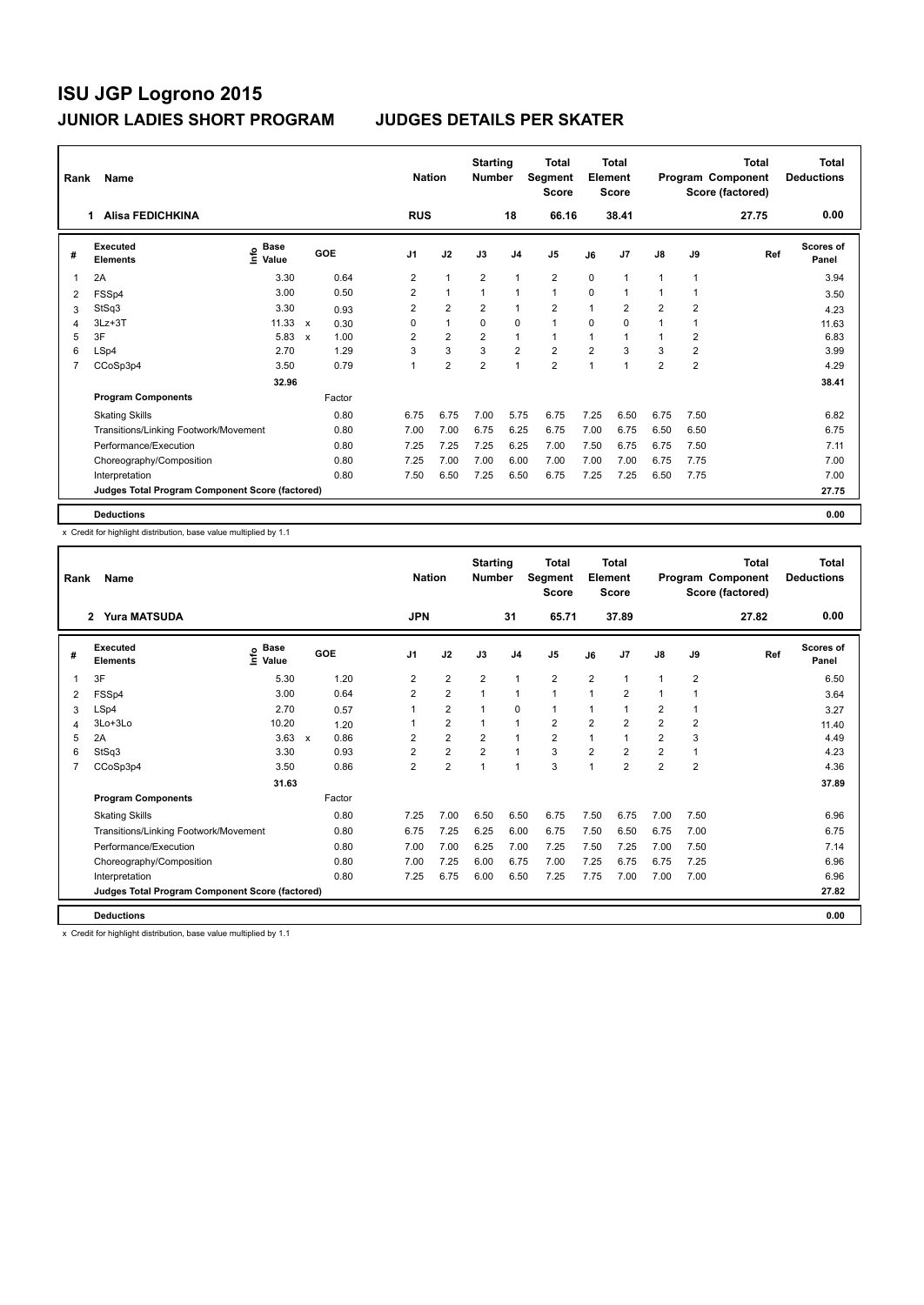| Rank           | Name                                            |                                  | <b>Nation</b>        | <b>Starting</b><br><b>Number</b> |                | <b>Total</b><br>Segment<br><b>Score</b> |                | <b>Total</b><br>Element<br><b>Score</b> |                |                | <b>Total</b><br>Program Component<br>Score (factored) | <b>Total</b><br><b>Deductions</b> |       |                    |
|----------------|-------------------------------------------------|----------------------------------|----------------------|----------------------------------|----------------|-----------------------------------------|----------------|-----------------------------------------|----------------|----------------|-------------------------------------------------------|-----------------------------------|-------|--------------------|
|                | Yuna SHIRAIWA<br>3                              |                                  |                      | <b>JPN</b>                       |                |                                         | 17             | 62.51                                   |                | 35.42          |                                                       |                                   | 27.09 | 0.00               |
| #              | Executed<br><b>Elements</b>                     | <b>Base</b><br>e Base<br>⊆ Value | GOE                  | J <sub>1</sub>                   | J2             | J3                                      | J <sub>4</sub> | J <sub>5</sub>                          | J6             | J7             | $\mathsf{J}8$                                         | J9                                | Ref   | Scores of<br>Panel |
| 1              | 3F                                              | 5.30                             | 1.40                 | 2                                | 3              | $\overline{2}$                          | $\mathbf{1}$   | $\overline{2}$                          | $\overline{2}$ | $\overline{2}$ | $\overline{2}$                                        | $\overline{2}$                    |       | 6.70               |
| 2              | $3Lz + 3T$                                      | 10.30                            | 0.90                 |                                  | $\overline{2}$ | $\overline{2}$                          | $\overline{1}$ | $\mathbf{1}$                            | $\mathbf{1}$   | 1              | 1                                                     | $\overline{2}$                    |       | 11.20              |
| 3              | LSp4                                            | 2.70                             | 0.64                 |                                  | $\overline{1}$ | $\overline{2}$                          | $\overline{1}$ | $\mathbf{1}$                            | $\overline{2}$ |                | $\overline{2}$                                        |                                   |       | 3.34               |
| 4              | StSq2                                           | 2.60                             | 0.64                 |                                  | $\overline{2}$ |                                         | 1              | $\overline{2}$                          | 1              | 1              | $\overline{2}$                                        |                                   |       | 3.24               |
| 5              | 2A                                              | 3.63                             | 0.36<br>$\mathbf{x}$ |                                  | $\overline{1}$ | $\overline{1}$                          | $\mathbf 0$    | $\mathbf 0$                             | $\Omega$       |                | 1                                                     |                                   |       | 3.99               |
| 6              | CCoSp3p4                                        | 3.50                             | 0.71                 |                                  | $\overline{1}$ | $\overline{2}$                          | $\overline{2}$ | $\mathbf{1}$                            | $\mathbf{1}$   | 1              | $\overline{2}$                                        | $\overline{\mathbf{c}}$           |       | 4.21               |
| $\overline{7}$ | FSSp3                                           | 2.60                             | 0.14                 | 1                                | $\overline{1}$ | $\mathbf 0$                             | $\mathbf 0$    | 0                                       | $\Omega$       | $\Omega$       | 0                                                     | 1                                 |       | 2.74               |
|                |                                                 | 30.63                            |                      |                                  |                |                                         |                |                                         |                |                |                                                       |                                   |       | 35.42              |
|                | <b>Program Components</b>                       |                                  | Factor               |                                  |                |                                         |                |                                         |                |                |                                                       |                                   |       |                    |
|                | <b>Skating Skills</b>                           |                                  | 0.80                 | 7.00                             | 7.50           | 7.00                                    | 6.75           | 7.00                                    | 7.00           | 6.75           | 6.75                                                  | 7.00                              |       | 6.93               |
|                | Transitions/Linking Footwork/Movement           |                                  | 0.80                 | 6.50                             | 7.00           | 6.25                                    | 6.00           | 6.75                                    | 7.00           | 6.50           | 6.50                                                  | 6.25                              |       | 6.54               |
|                | Performance/Execution                           |                                  | 0.80                 | 6.75                             | 6.75           | 7.00                                    | 7.00           | 6.75                                    | 7.50           | 6.75           | 6.75                                                  | 7.00                              |       | 6.86               |
|                | Choreography/Composition                        |                                  | 0.80                 | 6.75                             | 7.50           | 6.75                                    | 6.75           | 7.00                                    | 7.25           | 6.50           | 6.50                                                  | 6.75                              |       | 6.82               |
|                | Interpretation                                  |                                  | 0.80                 | 6.25                             | 7.25           | 6.50                                    | 6.75           | 6.75                                    | 7.25           | 6.25           | 7.00                                                  | 6.50                              |       | 6.71               |
|                | Judges Total Program Component Score (factored) |                                  |                      |                                  |                |                                         |                |                                         |                |                |                                                       |                                   |       | 27.09              |
|                | <b>Deductions</b>                               |                                  |                      |                                  |                |                                         |                |                                         |                |                |                                                       |                                   |       | 0.00               |

x Credit for highlight distribution, base value multiplied by 1.1

| Rank | Name<br>Serafima SAKHANOVICH<br>4               |      |                      |                           |         |                | <b>Nation</b>        | <b>Starting</b><br><b>Number</b> |                | <b>Total</b><br>Segment<br><b>Score</b> |                | <b>Total</b><br>Element<br><b>Score</b> |                |                | <b>Total</b><br>Program Component<br>Score (factored) | <b>Total</b><br><b>Deductions</b> |
|------|-------------------------------------------------|------|----------------------|---------------------------|---------|----------------|----------------------|----------------------------------|----------------|-----------------------------------------|----------------|-----------------------------------------|----------------|----------------|-------------------------------------------------------|-----------------------------------|
|      |                                                 |      |                      |                           |         | <b>RUS</b>     |                      |                                  | 3              | 60.10                                   |                | 32.82                                   |                |                | 27.28                                                 | 0.00                              |
| #    | Executed<br><b>Elements</b>                     | lnfo | <b>Base</b><br>Value |                           | GOE     | J1             | J2                   | J3                               | J <sub>4</sub> | J5                                      | J6             | J7                                      | J8             | J9             | Ref                                                   | Scores of<br>Panel                |
| 1    | LSp4                                            |      | 2.70                 |                           | 1.00    | $\overline{2}$ | $\overline{2}$       | $\overline{2}$                   | $\overline{2}$ | $\overline{2}$                          | $\overline{2}$ | $\overline{2}$                          | $\overline{2}$ | $\overline{2}$ |                                                       | 3.70                              |
| 2    | StSq4                                           |      | 3.90                 |                           | 1.40    | $\overline{2}$ | $\overline{2}$       | $\overline{2}$                   | $\overline{2}$ | $\overline{2}$                          | $\overline{2}$ | $\overline{2}$                          | $\overline{2}$ | $\overline{2}$ |                                                       | 5.30                              |
| 3    | 3Lz+COMBO                                       |      | 6.60                 | $\mathsf{x}$              | $-2.10$ | $-3$           | $-3$                 | $-3$                             | $-3$           | $-3$                                    | $-3$           | $-3$                                    | $-3$           | $-3$           |                                                       | 4.50                              |
| 4    | 3F                                              |      | 5.83                 | $\boldsymbol{\mathsf{x}}$ | 1.50    | $\overline{2}$ | 3                    | $\overline{2}$                   | $\mathbf{1}$   | $\overline{2}$                          | $\mathbf{1}$   | 3                                       | $\overline{2}$ | 3              |                                                       | 7.33                              |
| 5    | FSSp4                                           |      | 3.00                 |                           | 0.57    |                | $\mathbf{1}$         | $\overline{2}$                   | $\mathbf{1}$   | $\overline{2}$                          | $\Omega$       | 1                                       | $\mathbf{1}$   | 1              |                                                       | 3.57                              |
| 6    | 2A                                              |      | 3.63                 | $\mathsf{x}$              | 0.36    |                | $\blacktriangleleft$ | 1                                | 0              | $\blacktriangleleft$                    | $\Omega$       | 1                                       | $\mathbf{1}$   | 0              |                                                       | 3.99                              |
|      | CCoSp3p4                                        |      | 3.50                 |                           | 0.93    | 2              | $\overline{2}$       | $\overline{2}$                   | $\overline{1}$ | $\overline{2}$                          | $\overline{1}$ | 2                                       | $\overline{2}$ | $\overline{2}$ |                                                       | 4.43                              |
|      |                                                 |      | 29.16                |                           |         |                |                      |                                  |                |                                         |                |                                         |                |                |                                                       | 32.82                             |
|      | <b>Program Components</b>                       |      |                      |                           | Factor  |                |                      |                                  |                |                                         |                |                                         |                |                |                                                       |                                   |
|      | <b>Skating Skills</b>                           |      |                      |                           | 0.80    | 7.00           | 6.75                 | 6.75                             | 6.50           | 6.75                                    | 7.25           | 7.00                                    | 7.00           | 7.50           |                                                       | 6.93                              |
|      | Transitions/Linking Footwork/Movement           |      |                      |                           | 0.80    | 6.00           | 6.25                 | 6.50                             | 5.75           | 6.50                                    | 7.50           | 6.75                                    | 6.75           | 7.00           |                                                       | 6.54                              |
|      | Performance/Execution                           |      |                      |                           | 0.80    | 6.50           | 6.00                 | 6.50                             | 6.50           | 6.50                                    | 7.00           | 6.75                                    | 7.25           | 7.50           |                                                       | 6.71                              |
|      | Choreography/Composition                        |      |                      |                           | 0.80    | 6.75           | 6.25                 | 6.75                             | 6.25           | 6.75                                    | 7.75           | 7.25                                    | 7.00           | 7.75           |                                                       | 6.93                              |
|      | Interpretation                                  |      |                      |                           | 0.80    | 6.75           | 6.25                 | 7.00                             | 6.75           | 7.00                                    | 7.50           | 7.00                                    | 7.25           | 7.25           |                                                       | 7.00                              |
|      | Judges Total Program Component Score (factored) |      |                      |                           |         |                |                      |                                  |                |                                         |                |                                         |                |                |                                                       | 27.28                             |
|      | <b>Deductions</b>                               |      |                      |                           |         |                |                      |                                  |                |                                         |                |                                         |                |                |                                                       | 0.00                              |

x Credit for highlight distribution, base value multiplied by 1.1 ! Not clear edge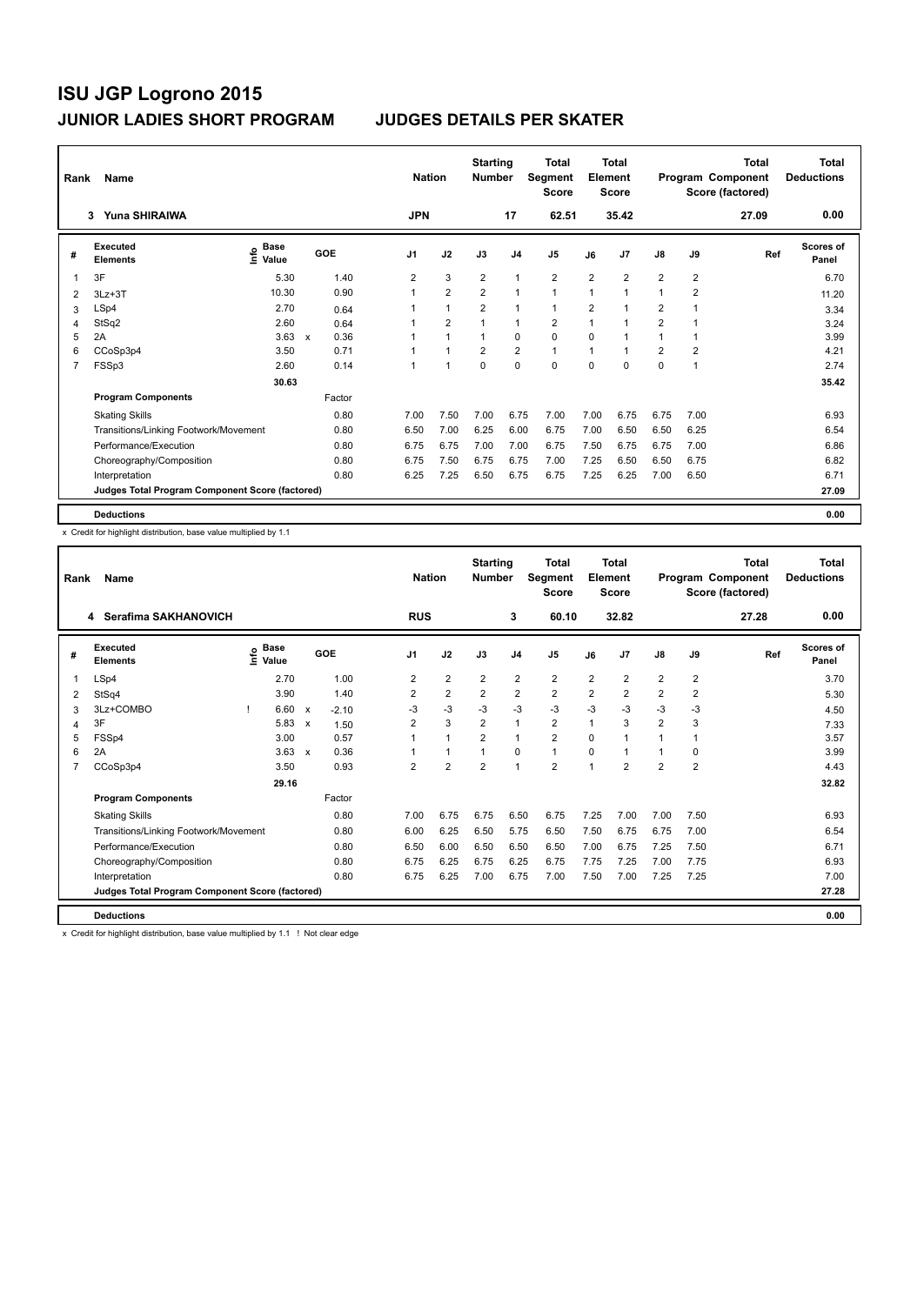| Rank           | Name                                            | <b>Nation</b>                |        | <b>Starting</b><br><b>Number</b> |                | <b>Total</b><br>Segment<br><b>Score</b> |                | Total<br>Element<br><b>Score</b> |                |                | <b>Total</b><br>Program Component<br>Score (factored) | Total<br><b>Deductions</b> |       |                    |
|----------------|-------------------------------------------------|------------------------------|--------|----------------------------------|----------------|-----------------------------------------|----------------|----------------------------------|----------------|----------------|-------------------------------------------------------|----------------------------|-------|--------------------|
|                | Anni JÄRVENPÄÄ<br>5.                            |                              |        | <b>FIN</b>                       |                |                                         | 21             | 58.30                            |                | 33.84          |                                                       |                            | 24.46 | 0.00               |
| #              | Executed<br><b>Elements</b>                     | <b>Base</b><br>lnfo<br>Value | GOE    | J <sub>1</sub>                   | J2             | J3                                      | J <sub>4</sub> | J <sub>5</sub>                   | J6             | J <sub>7</sub> | $\mathsf{J}8$                                         | J9                         | Ref   | Scores of<br>Panel |
| 1              | $3T+3T$                                         | 8.60                         | 1.10   | $\mathbf{1}$                     | $\overline{2}$ | $\overline{2}$                          | $\mathbf{1}$   | $\overline{2}$                   | $\mathbf{1}$   | 1              | $\overline{2}$                                        | $\overline{2}$             |       | 9.70               |
| 2              | 3F                                              | 5.30                         | 0.10   | $\Omega$                         | $\Omega$       | $\mathbf 0$                             | $\Omega$       | $\mathbf{1}$                     | $\Omega$       | $\Omega$       | $\Omega$                                              | 1                          |       | 5.40               |
| 3              | FSSp4                                           | 3.00                         | 0.43   | 1                                | $\mathbf 0$    | $\mathbf{1}$                            | $\mathbf{1}$   | $\mathbf{1}$                     | 0              | 1              | 1                                                     | 1                          |       | 3.43               |
| 4              | 2A                                              | 3.30                         | 0.79   |                                  | $\overline{2}$ | $\overline{2}$                          | $\mathbf{1}$   | $\overline{2}$                   | $\Omega$       | $\overline{2}$ | $\overline{2}$                                        |                            |       | 4.09               |
| 5              | LSp4                                            | 2.70                         | 0.43   |                                  | $\overline{2}$ |                                         | $\mathbf{1}$   | $\mathbf{1}$                     | $\Omega$       | 1              | $\mathbf 1$                                           | 0                          |       | 3.13               |
| 6              | StSq3                                           | 3.30                         | 0.79   |                                  | $\mathbf{1}$   | $\overline{2}$                          | 0              | $\overline{2}$                   | $\overline{ }$ | $\overline{2}$ | $\overline{2}$                                        | 2                          |       | 4.09               |
| $\overline{7}$ | CCoSp3p4                                        | 3.50                         | 0.50   | 1                                | 1              | 1                                       | $\Omega$       | $\mathbf{1}$                     | $\mathbf{1}$   | 1              | $\overline{2}$                                        | 1                          |       | 4.00               |
|                |                                                 | 29.70                        |        |                                  |                |                                         |                |                                  |                |                |                                                       |                            |       | 33.84              |
|                | <b>Program Components</b>                       |                              | Factor |                                  |                |                                         |                |                                  |                |                |                                                       |                            |       |                    |
|                | <b>Skating Skills</b>                           |                              | 0.80   | 5.75                             | 5.75           | 6.00                                    | 5.25           | 6.00                             | 6.00           | 6.00           | 6.50                                                  | 7.00                       |       | 6.00               |
|                | Transitions/Linking Footwork/Movement           |                              | 0.80   | 5.75                             | 5.75           | 5.75                                    | 4.75           | 5.75                             | 6.25           | 5.75           | 6.00                                                  | 6.00                       |       | 5.82               |
|                | Performance/Execution                           |                              | 0.80   | 6.25                             | 6.00           | 6.25                                    | 5.50           | 6.00                             | 6.50           | 5.75           | 6.50                                                  | 6.75                       |       | 6.18               |
|                | Choreography/Composition                        |                              | 0.80   | 6.25                             | 6.50           | 6.00                                    | 5.50           | 6.00                             | 6.50           | 6.00           | 6.25                                                  | 6.75                       |       | 6.21               |
|                | Interpretation                                  |                              | 0.80   | 6.50                             | 6.00           | 6.25                                    | 5.50           | 6.25                             | 6.50           | 6.25           | 6.75                                                  | 7.00                       |       | 6.36               |
|                | Judges Total Program Component Score (factored) |                              |        |                                  |                |                                         |                |                                  |                |                |                                                       |                            |       | 24.46              |
|                | <b>Deductions</b>                               |                              |        |                                  |                |                                         |                |                                  |                |                |                                                       |                            |       | 0.00               |

| Rank | Name                                            |                              |              |            |                | <b>Nation</b> |                | <b>Starting</b><br><b>Number</b> |                | Total<br>Segment<br><b>Score</b> |                | Total<br>Element<br><b>Score</b> |                |      | Total<br>Program Component<br>Score (factored) | Total<br><b>Deductions</b> |
|------|-------------------------------------------------|------------------------------|--------------|------------|----------------|---------------|----------------|----------------------------------|----------------|----------------------------------|----------------|----------------------------------|----------------|------|------------------------------------------------|----------------------------|
|      | So Hyun AN<br>6                                 |                              |              |            |                | <b>KOR</b>    |                |                                  | 9              | 55.72                            |                | 31.90                            |                |      | 23.82                                          | 0.00                       |
| #    | Executed<br><b>Elements</b>                     | <b>Base</b><br>١πfo<br>Value |              | <b>GOE</b> | J <sub>1</sub> |               | J2             | J3                               | J <sub>4</sub> | J <sub>5</sub>                   | J6             | J7                               | $\mathsf{J}8$  | J9   | Ref                                            | <b>Scores of</b><br>Panel  |
| 1    | $3Lz + 2T$                                      | 7.30                         |              | 0.40       | 0              |               | $\mathbf{1}$   | 1                                | $\mathbf 1$    | $\mathbf{1}$                     | 0              | 1                                | 0              | 0    |                                                | 7.70                       |
| 2    | 3F                                              | 5.30                         |              | $-0.30$    | $\Omega$       |               | $\Omega$       | $\Omega$                         | $-2$           | $\overline{2}$                   | $\Omega$       | $-2$                             | $-1$           | 0    |                                                | 5.00                       |
| 3    | FSSp4                                           | 3.00                         |              | 0.36       |                |               | $\mathbf 0$    | $\Omega$                         | $\mathbf{1}$   | $\mathbf{1}$                     | $\Omega$       | 1                                |                |      |                                                | 3.36                       |
| 4    | 2A                                              | 3.63                         | $\mathsf{x}$ | 0.50       |                |               | $\mathbf{1}$   |                                  | $\mathbf{1}$   | $\mathbf{1}$                     | $\Omega$       | 2                                | 1              |      |                                                | 4.13                       |
| 5    | CCoSp3p4                                        | 3.50                         |              | 0.64       |                |               | $\overline{2}$ | $\overline{2}$                   | $\overline{1}$ | $\overline{2}$                   | 1              | 1                                |                |      |                                                | 4.14                       |
| 6    | StSq3                                           | 3.30                         |              | 0.64       |                |               | $\overline{2}$ | 2                                | $\mathbf{1}$   | $\overline{\mathbf{c}}$          | $\mathbf{1}$   | 1                                |                |      |                                                | 3.94                       |
| 7    | LSp4                                            | 2.70                         |              | 0.93       | $\overline{2}$ |               | $\overline{2}$ | $\overline{2}$                   | $\overline{2}$ | $\overline{2}$                   | $\overline{2}$ |                                  | $\overline{2}$ |      |                                                | 3.63                       |
|      |                                                 | 28.73                        |              |            |                |               |                |                                  |                |                                  |                |                                  |                |      |                                                | 31.90                      |
|      | <b>Program Components</b>                       |                              |              | Factor     |                |               |                |                                  |                |                                  |                |                                  |                |      |                                                |                            |
|      | <b>Skating Skills</b>                           |                              |              | 0.80       | 6.00           |               | 5.50           | 5.50                             | 5.75           | 6.00                             | 6.75           | 6.00                             | 5.75           | 6.50 |                                                | 5.93                       |
|      | Transitions/Linking Footwork/Movement           |                              |              | 0.80       | 5.50           |               | 5.75           | 5.25                             | 5.25           | 6.00                             | 6.50           | 5.75                             | 5.50           | 5.75 |                                                | 5.64                       |
|      | Performance/Execution                           |                              |              | 0.80       | 6.25           |               | 5.25           | 5.75                             | 6.25           | 6.50                             | 7.00           | 6.25                             | 5.25           | 6.75 |                                                | 6.14                       |
|      | Choreography/Composition                        |                              |              | 0.80       | 6.25           |               | 6.25           | 5.50                             | 5.50           | 6.50                             | 7.25           | 5.75                             | 5.50           | 6.75 |                                                | 6.07                       |
|      | Interpretation                                  |                              |              | 0.80       | 5.50           |               | 6.00           | 6.00                             | 5.75           | 6.25                             | 7.25           | 6.00                             | 5.50           | 6.50 |                                                | 6.00                       |
|      | Judges Total Program Component Score (factored) |                              |              |            |                |               |                |                                  |                |                                  |                |                                  |                |      |                                                | 23.82                      |
|      | <b>Deductions</b>                               |                              |              |            |                |               |                |                                  |                |                                  |                |                                  |                |      |                                                | 0.00                       |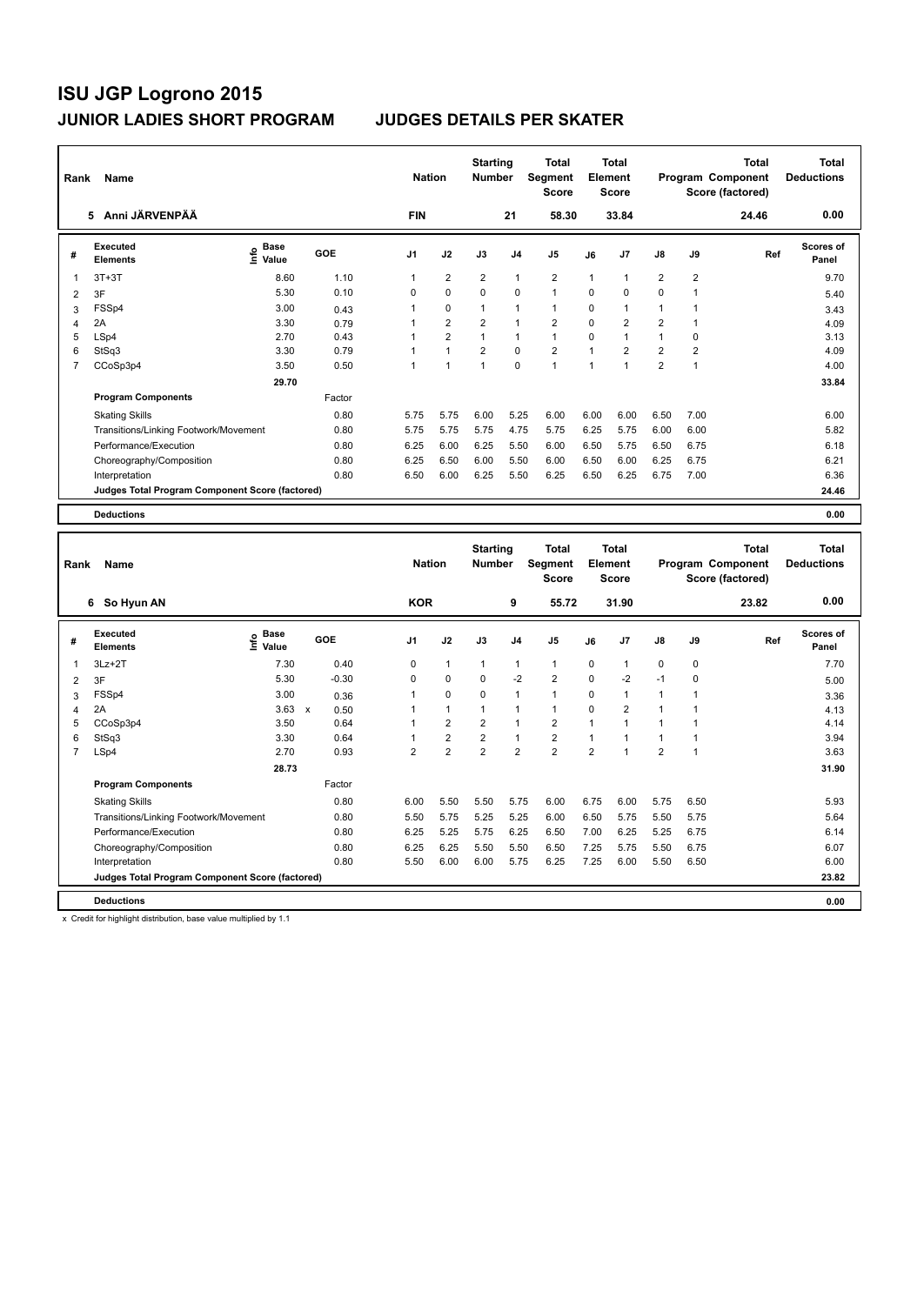| Rank                    | Name<br><b>Brynne MCISAAC</b><br>7              |         |                                    |                           |         |                | <b>Nation</b>  | <b>Starting</b><br><b>Number</b> |                | Total<br>Segment<br><b>Score</b> |          | <b>Total</b><br>Element<br><b>Score</b> |               |      | <b>Total</b><br>Program Component<br>Score (factored) | <b>Total</b><br><b>Deductions</b> |
|-------------------------|-------------------------------------------------|---------|------------------------------------|---------------------------|---------|----------------|----------------|----------------------------------|----------------|----------------------------------|----------|-----------------------------------------|---------------|------|-------------------------------------------------------|-----------------------------------|
|                         |                                                 |         |                                    |                           |         | <b>USA</b>     |                |                                  | 1              | 53.43                            |          | 29.29                                   |               |      | 24.14                                                 | 0.00                              |
| #                       | Executed<br><b>Elements</b>                     |         | <b>Base</b><br>$\frac{6}{5}$ Value |                           | GOE     | J <sub>1</sub> | J2             | J3                               | J <sub>4</sub> | J <sub>5</sub>                   | J6       | J7                                      | $\mathsf{J}8$ | J9   | Ref                                                   | Scores of<br>Panel                |
| $\overline{\mathbf{1}}$ | 2A                                              |         | 3.30                               |                           | 0.29    | 1              | $\mathbf{1}$   | $\mathbf{1}$                     | $\mathbf{1}$   | $\mathbf{1}$                     | 0        | 0                                       | 0             | 0    |                                                       | 3.59                              |
| 2                       | StSq3                                           |         | 3.30                               |                           | 0.57    |                | $\overline{2}$ | $\overline{2}$                   | $\overline{1}$ | $\overline{2}$                   | 0        | 1                                       | 1             | 0    |                                                       | 3.87                              |
| 3                       | LSp4                                            |         | 2.70                               |                           | 0.64    |                | $\overline{2}$ | $\overline{2}$                   | $\overline{1}$ | $\overline{2}$                   | 1        |                                         | 1             |      |                                                       | 3.34                              |
| 4                       | 3F<                                             | $\prec$ | 4.07                               | $\boldsymbol{\mathsf{x}}$ | $-0.60$ | $-1$           | $\mathbf{1}$   | $-1$                             | $-1$           | $\mathbf 0$                      | $-3$     | $-1$                                    | $-1$          | $-1$ |                                                       | 3.47                              |
| 5                       | 3Lo+2Lo                                         |         | 7.59                               | $\boldsymbol{\mathsf{x}}$ | 0.00    | $\Omega$       | $\mathbf{1}$   | $\Omega$                         | $\mathbf 0$    | $\Omega$                         | $\Omega$ | $\Omega$                                | $-1$          | 0    |                                                       | 7.59                              |
| 6                       | FSSp4                                           |         | 3.00                               |                           | 0.29    | $\Omega$       | $\mathbf 0$    | 1                                | $\mathbf{1}$   | $\mathbf{1}$                     | $\Omega$ | 1                                       | 0             |      |                                                       | 3.29                              |
| $\overline{7}$          | CCoSp3p4                                        |         | 3.50                               |                           | 0.64    | 1              | $\overline{2}$ | $\overline{2}$                   | $\overline{1}$ | $\overline{2}$                   | $\Omega$ | 1                                       | 1             | 1    |                                                       | 4.14                              |
|                         |                                                 |         | 27.46                              |                           |         |                |                |                                  |                |                                  |          |                                         |               |      |                                                       | 29.29                             |
|                         | <b>Program Components</b>                       |         |                                    |                           | Factor  |                |                |                                  |                |                                  |          |                                         |               |      |                                                       |                                   |
|                         | <b>Skating Skills</b>                           |         |                                    |                           | 0.80    | 5.50           | 7.25           | 6.50                             | 5.50           | 6.25                             | 5.50     | 5.75                                    | 5.25          | 6.25 |                                                       | 5.89                              |
|                         | Transitions/Linking Footwork/Movement           |         |                                    |                           | 0.80    | 6.50           | 7.00           | 6.25                             | 5.75           | 6.00                             | 5.75     | 6.25                                    | 5.75          | 5.25 |                                                       | 6.04                              |
|                         | Performance/Execution                           |         |                                    |                           | 0.80    | 6.25           | 6.50           | 6.25                             | 5.50           | 6.25                             | 5.50     | 5.75                                    | 5.50          | 6.75 |                                                       | 6.00                              |
|                         | Choreography/Composition                        |         |                                    |                           | 0.80    | 6.50           | 7.25           | 6.50                             | 5.75           | 6.25                             | 5.50     | 6.00                                    | 5.50          | 6.50 |                                                       | 6.14                              |
|                         | Interpretation                                  |         |                                    |                           | 0.80    | 6.25           | 7.00           | 6.00                             | 6.00           | 6.75                             | 5.25     | 6.00                                    | 5.75          | 6.00 |                                                       | 6.11                              |
|                         | Judges Total Program Component Score (factored) |         |                                    |                           |         |                |                |                                  |                |                                  |          |                                         |               |      |                                                       | 24.14                             |
|                         | <b>Deductions</b>                               |         |                                    |                           |         |                |                |                                  |                |                                  |          |                                         |               |      |                                                       | 0.00                              |

< Under-rotated jump x Credit for highlight distribution, base value multiplied by 1.1

| Rank | Name<br>8<br><b>Kailani CRAINE</b>              |      |                      |         |                | <b>Nation</b>  | <b>Starting</b><br><b>Number</b> |                | <b>Total</b><br>Segment<br><b>Score</b> |                | Total<br>Element<br><b>Score</b> |                |                | <b>Total</b><br>Program Component<br>Score (factored) | <b>Total</b><br><b>Deductions</b> |
|------|-------------------------------------------------|------|----------------------|---------|----------------|----------------|----------------------------------|----------------|-----------------------------------------|----------------|----------------------------------|----------------|----------------|-------------------------------------------------------|-----------------------------------|
|      |                                                 |      |                      |         | <b>AUS</b>     |                |                                  | 33             | 50.80                                   |                | 28.43                            |                |                | 22.37                                                 | 0.00                              |
| #    | Executed<br>Elements                            | ١nfo | <b>Base</b><br>Value | GOE     | J <sub>1</sub> | J2             | J3                               | J <sub>4</sub> | J <sub>5</sub>                          | J6             | J <sub>7</sub>                   | J8             | J9             | Ref                                                   | <b>Scores of</b><br>Panel         |
| 1    | 3Lze+2Lo                                        | e    | 6.00                 | $-1.20$ | $-2$           | $-1$           | $-2$                             | $-1$           | $-1$                                    | $-3$           | $-2$                             | $-2$           | $-2$           |                                                       | 4.80                              |
| 2    | 3F                                              |      | 5.30                 | $-0.40$ | $-1$           | $\Omega$       | $-1$                             | $-2$           | $-1$                                    | $\overline{1}$ | $\mathbf 0$                      | $-1$           | 0              |                                                       | 4.90                              |
| 3    | FSSp4                                           |      | 3.00                 | 0.29    | $\Omega$       | $\mathbf{1}$   | $\mathbf{1}$                     | $\mathbf{1}$   | $\Omega$                                | 1              | $\Omega$                         | 0              | 1              |                                                       | 3.29                              |
| 4    | 2A                                              |      | 3.30                 | 0.50    |                | $\mathbf{1}$   | 1                                | $\Omega$       | $\mathbf{1}$                            | $\overline{1}$ | $\overline{1}$                   | 1              | 1              |                                                       | 3.80                              |
| 5    | StSq3                                           |      | 3.30                 | 0.64    | 1              | $\overline{2}$ | $\overline{2}$                   | $\mathbf{1}$   | $\overline{2}$                          | $\overline{1}$ | -1                               | 1              | 1              |                                                       | 3.94                              |
| 6    | CCoSp3p4                                        |      | 3.50                 | 0.50    |                | 1              | 1                                | $\mathbf{1}$   | $\overline{\mathbf{c}}$                 | $\mathbf{1}$   | -1                               | 1              | 1              |                                                       | 4.00                              |
| 7    | LSp4                                            |      | 2.70                 | 1.00    | 2              | $\overline{2}$ | 3                                | $\overline{2}$ | $\overline{2}$                          | $\overline{2}$ | $\overline{2}$                   | $\overline{2}$ | $\overline{2}$ |                                                       | 3.70                              |
|      |                                                 |      | 27.10                |         |                |                |                                  |                |                                         |                |                                  |                |                |                                                       | 28.43                             |
|      | <b>Program Components</b>                       |      |                      | Factor  |                |                |                                  |                |                                         |                |                                  |                |                |                                                       |                                   |
|      | <b>Skating Skills</b>                           |      |                      | 0.80    | 5.25           | 5.75           | 5.50                             | 5.50           | 5.00                                    | 6.25           | 5.50                             | 5.25           | 6.00           |                                                       | 5.54                              |
|      | Transitions/Linking Footwork/Movement           |      |                      | 0.80    | 5.50           | 5.50           | 5.25                             | 5.00           | 4.75                                    | 6.50           | 5.50                             | 5.25           | 5.75           |                                                       | 5.39                              |
|      | Performance/Execution                           |      |                      | 0.80    | 5.50           | 6.00           | 5.50                             | 5.50           | 5.25                                    | 6.50           | 5.25                             | 5.50           | 6.50           |                                                       | 5.68                              |
|      | Choreography/Composition                        |      |                      | 0.80    | 5.25           | 6.25           | 5.25                             | 5.25           | 5.00                                    | 6.50           | 5.50                             | 5.25           | 6.75           |                                                       | 5.61                              |
|      | Interpretation                                  |      |                      | 0.80    | 5.50           | 5.75           | 5.75                             | 5.25           | 5.25                                    | 6.75           | 5.75                             | 5.50           | 6.75           |                                                       | 5.75                              |
|      | Judges Total Program Component Score (factored) |      |                      |         |                |                |                                  |                |                                         |                |                                  |                |                |                                                       | 22.37                             |
|      | <b>Deductions</b>                               |      |                      |         |                |                |                                  |                |                                         |                |                                  |                |                |                                                       | 0.00                              |

e Wrong edge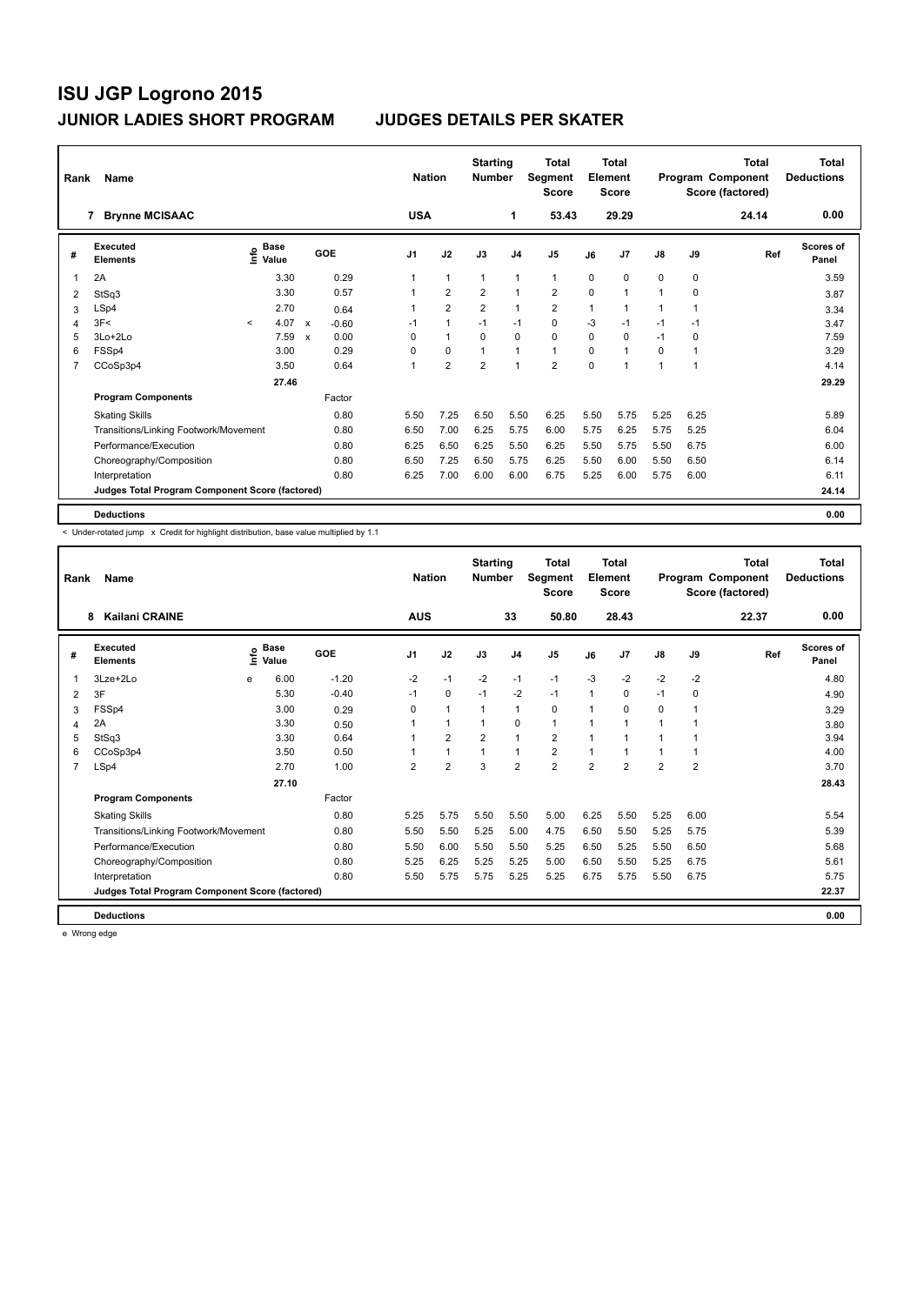| Rank | Name<br><b>Tessa HONG</b><br>9                  |                   |             |                     |                | <b>Nation</b>  | <b>Starting</b><br><b>Number</b> |                | Total<br>Segment<br><b>Score</b> |                | <b>Total</b><br>Element<br><b>Score</b> |                |                | <b>Total</b><br>Program Component<br>Score (factored) | <b>Total</b><br><b>Deductions</b> |
|------|-------------------------------------------------|-------------------|-------------|---------------------|----------------|----------------|----------------------------------|----------------|----------------------------------|----------------|-----------------------------------------|----------------|----------------|-------------------------------------------------------|-----------------------------------|
|      |                                                 |                   |             |                     | <b>USA</b>     |                |                                  | 26             | 50.38                            |                | 26.49                                   |                |                | 24.89                                                 | 1.00                              |
| #    | Executed<br><b>Elements</b>                     | e Base<br>⊆ Value | <b>Base</b> | GOE                 | J <sub>1</sub> | J2             | J3                               | J <sub>4</sub> | J <sub>5</sub>                   | J6             | J7                                      | $\mathsf{J}8$  | J9             | Ref                                                   | Scores of<br>Panel                |
|      | 3Lz+COMBO                                       |                   | 6.00        | $-2.10$             | $-3$           | $-3$           | $-3$                             | $-3$           | $-3$                             | $-3$           | $-3$                                    | $-3$           | $-3$           |                                                       | 3.90                              |
| 2    | 3F<                                             | $\prec$           | 3.70        | $-0.60$             | $-1$           | $\Omega$       | $-2$                             | $-1$           | $\mathbf 0$                      | $-3$           | $-1$                                    | 0              | $-1$           |                                                       | 3.10                              |
| 3    | LSp4                                            |                   | 2.70        | 0.71                | $\overline{2}$ | $\overline{2}$ | $\overline{1}$                   | $\mathbf 0$    | $\mathbf{1}$                     | $\overline{1}$ | 1                                       | $\overline{2}$ | $\overline{2}$ |                                                       | 3.41                              |
| 4    | StSq3                                           |                   | 3.30        | 0.86                | $\overline{2}$ | $\overline{2}$ | $\overline{2}$                   | $\overline{1}$ | $\overline{2}$                   | 1              | 1                                       | $\overline{2}$ | $\overline{2}$ |                                                       | 4.16                              |
| 5    | 2A                                              |                   | 3.63        | 0.36<br>$\mathbf x$ | 1              | $\mathbf 0$    | $\overline{1}$                   | $\mathbf 0$    | $\mathbf{1}$                     | 1              | $\Omega$                                | $\mathbf{1}$   | 1              |                                                       | 3.99                              |
| 6    | FSSp4                                           |                   | 3.00        | 0.50                | 1              | $\mathbf{1}$   | $\overline{1}$                   | 1              | $\mathbf{1}$                     | $\Omega$       | $\overline{2}$                          | 1              | 1              |                                                       | 3.50                              |
| 7    | CCoSp3p4                                        |                   | 3.50        | 0.93                | $\overline{2}$ | $\overline{2}$ | $\overline{2}$                   | 1              | 3                                | 1              | $\overline{2}$                          | $\overline{2}$ | $\overline{2}$ |                                                       | 4.43                              |
|      |                                                 |                   | 25.83       |                     |                |                |                                  |                |                                  |                |                                         |                |                |                                                       | 26.49                             |
|      | <b>Program Components</b>                       |                   |             | Factor              |                |                |                                  |                |                                  |                |                                         |                |                |                                                       |                                   |
|      | <b>Skating Skills</b>                           |                   |             | 0.80                | 5.75           | 6.00           | 6.50                             | 5.50           | 6.50                             | 5.50           | 6.00                                    | 6.50           | 7.00           |                                                       | 6.11                              |
|      | Transitions/Linking Footwork/Movement           |                   |             | 0.80                | 5.75           | 6.00           | 6.25                             | 5.75           | 6.00                             | 5.75           | 6.25                                    | 6.50           | 6.50           |                                                       | 6.07                              |
|      | Performance/Execution                           |                   |             | 0.80                | 6.25           | 5.75           | 5.75                             | 5.50           | 6.00                             | 5.25           | 6.00                                    | 6.75           | 7.00           |                                                       | 6.00                              |
|      | Choreography/Composition                        |                   |             | 0.80                | 6.75           | 6.75           | 6.25                             | 5.50           | 6.75                             | 5.50           | 6.75                                    | 6.50           | 7.25           |                                                       | 6.46                              |
|      | Interpretation                                  |                   |             | 0.80                | 6.75           | 6.25           | 6.00                             | 5.75           | 7.00                             | 5.75           | 6.50                                    | 7.00           | 7.50           |                                                       | 6.46                              |
|      | Judges Total Program Component Score (factored) |                   |             |                     |                |                |                                  |                |                                  |                |                                         |                |                |                                                       | 24.89                             |
|      | <b>Deductions</b>                               |                   |             | $-1.00$<br>Falls:   |                |                |                                  |                |                                  |                |                                         |                |                |                                                       | $-1.00$                           |

< Under-rotated jump x Credit for highlight distribution, base value multiplied by 1.1

| Rank           | Name                                            |         |                             |              |         |            | <b>Nation</b>        | <b>Starting</b><br><b>Number</b> |                | <b>Total</b><br>Segment<br><b>Score</b> |          | <b>Total</b><br>Element<br><b>Score</b> |              |      | Total<br>Program Component<br>Score (factored) | <b>Total</b><br><b>Deductions</b> |
|----------------|-------------------------------------------------|---------|-----------------------------|--------------|---------|------------|----------------------|----------------------------------|----------------|-----------------------------------------|----------|-----------------------------------------|--------------|------|------------------------------------------------|-----------------------------------|
| 10             | Anastasia GALUSTYAN                             |         |                             |              |         | <b>ARM</b> |                      |                                  | 10             | 46.95                                   |          | 26.20                                   |              |      | 20.75                                          | 0.00                              |
| #              | <b>Executed</b><br><b>Elements</b>              |         | $\sum_{k=1}^{\infty}$ Value |              | GOE     | J1         | J2                   | J3                               | J <sub>4</sub> | J <sub>5</sub>                          | J6       | J <sub>7</sub>                          | J8           | J9   | Ref                                            | <b>Scores of</b><br>Panel         |
| 1              | $2Lz + 3T <$                                    | $\prec$ | 5.10                        |              | $-0.90$ | $-1$       | $-1$                 | $-1$                             | $-2$           | $-2$                                    | $-3$     | $-1$                                    | $-1$         | $-1$ |                                                | 4.20                              |
| 2              | 3F                                              |         | 5.30                        |              | 0.10    | $\Omega$   | $\mathbf{1}$         | 1                                | $\mathbf 0$    | 0                                       | $\Omega$ | 0                                       | $-1$         | 0    |                                                | 5.40                              |
| 3              | FSSp3                                           |         | 2.60                        |              | 0.21    |            | $\mathbf{1}$         | 0                                | 1              | $-1$                                    | 0        | $\overline{1}$                          | 0            | 0    |                                                | 2.81                              |
| 4              | StSq2                                           |         | 2.60                        |              | 0.50    |            | $\overline{2}$       |                                  | $\mathbf{1}$   | $\mathbf{1}$                            | $\Omega$ | $\mathbf 1$                             | $\mathbf{1}$ | 1    |                                                | 3.10                              |
| 5              | 2A                                              |         | 3.63                        | $\mathsf{x}$ | 0.36    | $\Omega$   | $\mathbf{1}$         | $\overline{ }$                   | $\Omega$       | 1                                       | $\Omega$ | 1                                       | 1            | 1    |                                                | 3.99                              |
| 6              | CCoSp3p3                                        |         | 3.00                        |              | 0.36    |            | 0                    | 1                                | 0              | 1                                       | $\Omega$ | 1                                       | 1            | 1    |                                                | 3.36                              |
| $\overline{7}$ | LSp4                                            |         | 2.70                        |              | 0.64    |            | $\blacktriangleleft$ | $\overline{2}$                   | $\overline{2}$ | 1                                       | $\Omega$ | $\overline{2}$                          | 1            | 1    |                                                | 3.34                              |
|                |                                                 |         | 24.93                       |              |         |            |                      |                                  |                |                                         |          |                                         |              |      |                                                | 26.20                             |
|                | <b>Program Components</b>                       |         |                             |              | Factor  |            |                      |                                  |                |                                         |          |                                         |              |      |                                                |                                   |
|                | <b>Skating Skills</b>                           |         |                             |              | 0.80    | 5.75       | 5.00                 | 5.50                             | 5.50           | 5.00                                    | 4.50     | 5.75                                    | 5.00         | 5.50 |                                                | 5.32                              |
|                | Transitions/Linking Footwork/Movement           |         |                             |              | 0.80    | 5.50       | 4.75                 | 5.00                             | 5.00           | 4.75                                    | 4.25     | 5.25                                    | 4.50         | 4.75 |                                                | 4.86                              |
|                | Performance/Execution                           |         |                             |              | 0.80    | 5.25       | 5.25                 | 5.25                             | 5.25           | 5.00                                    | 4.25     | 5.50                                    | 4.75         | 5.50 |                                                | 5.18                              |
|                | Choreography/Composition                        |         |                             |              | 0.80    | 5.75       | 5.50                 | 5.50                             | 5.25           | 5.25                                    | 4.25     | 5.50                                    | 4.50         | 5.50 |                                                | 5.29                              |
|                | Interpretation                                  |         |                             |              | 0.80    | 5.25       | 5.25                 | 5.50                             | 5.50           | 5.00                                    | 4.50     | 5.75                                    | 4.75         | 6.25 |                                                | 5.29                              |
|                | Judges Total Program Component Score (factored) |         |                             |              |         |            |                      |                                  |                |                                         |          |                                         |              |      |                                                | 20.75                             |
|                | <b>Deductions</b>                               |         |                             |              |         |            |                      |                                  |                |                                         |          |                                         |              |      |                                                | 0.00                              |

< Under-rotated jump x Credit for highlight distribution, base value multiplied by 1.1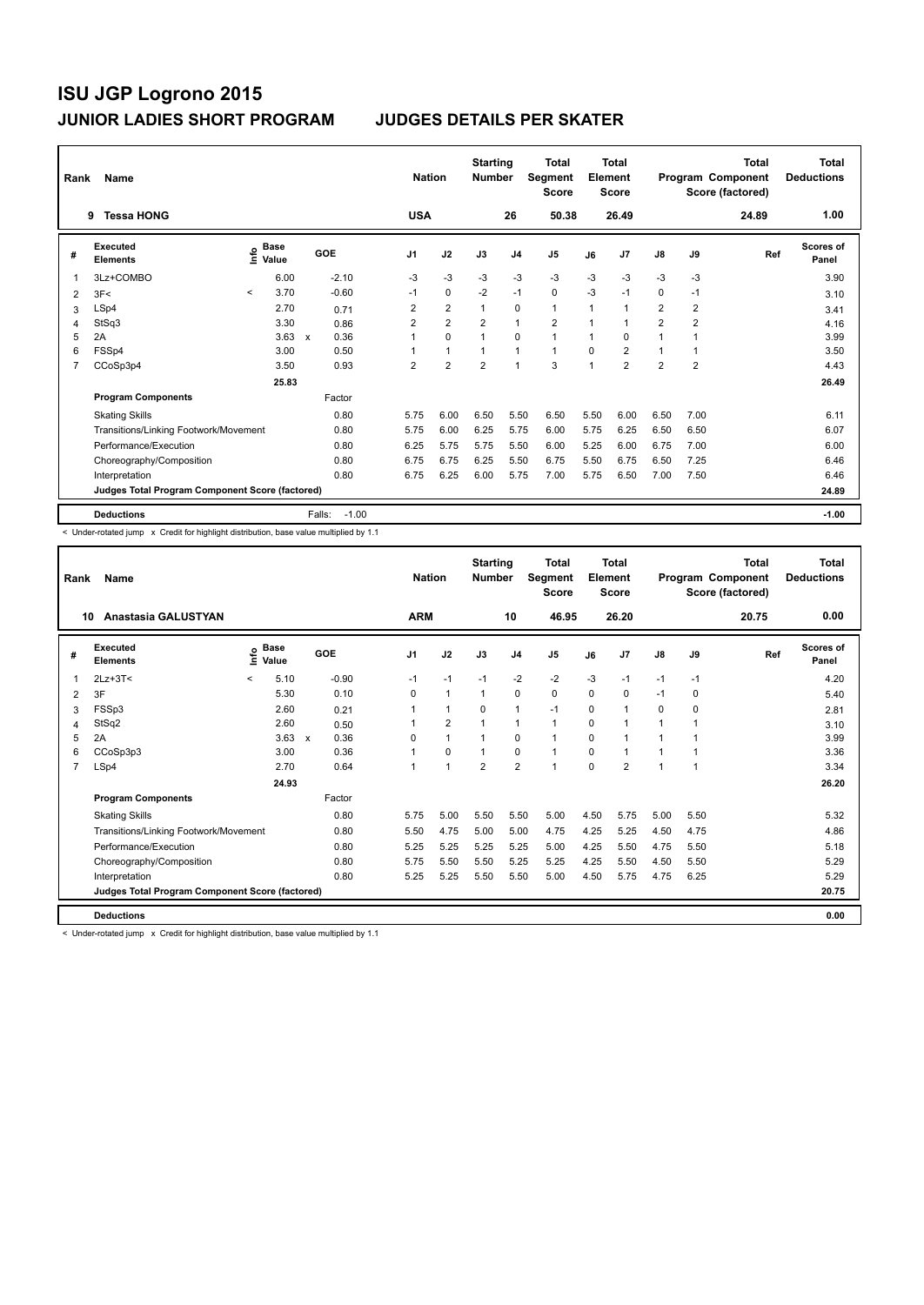| Rank           | Name                                            |                              |                                   |                | <b>Nation</b>  | <b>Starting</b><br><b>Number</b> |                          | <b>Total</b><br>Segment<br><b>Score</b> |              | <b>Total</b><br>Element<br><b>Score</b> |               |      | <b>Total</b><br>Program Component<br>Score (factored) | Total<br><b>Deductions</b> |
|----------------|-------------------------------------------------|------------------------------|-----------------------------------|----------------|----------------|----------------------------------|--------------------------|-----------------------------------------|--------------|-----------------------------------------|---------------|------|-------------------------------------------------------|----------------------------|
| 11             | <b>Michaela DU TOIT</b>                         |                              |                                   | <b>RSA</b>     |                |                                  | 16                       | 46.84                                   |              | 27.86                                   |               |      | 18.98                                                 | 0.00                       |
| #              | Executed<br><b>Elements</b>                     | <b>Base</b><br>lnfo<br>Value | GOE                               | J <sub>1</sub> | J2             | J3                               | J <sub>4</sub>           | J <sub>5</sub>                          | J6           | J <sub>7</sub>                          | $\mathsf{J}8$ | J9   | Ref                                                   | Scores of<br>Panel         |
| 1              | 3F                                              | 5.30                         | $-0.40$                           | 0              | $-2$           | $\overline{1}$                   | $-1$                     | 0                                       | 0            | $-1$                                    | $-1$          | $-1$ |                                                       | 4.90                       |
| 2              | $3T+2T$                                         | 5.60                         | 0.30                              | 1              | $\Omega$       | $\overline{1}$                   | $\mathbf{1}$             | $\mathbf{1}$                            | $\Omega$     | $\Omega$                                | 0             | 0    |                                                       | 5.90                       |
| 3              | LSp4                                            | 2.70                         | 0.43                              | 0              | $-1$           |                                  | $\overline{\phantom{a}}$ | $\mathbf{1}$                            | $\mathbf 1$  | 1                                       | 1             |      |                                                       | 3.13                       |
| 4              | FSSp3                                           | 2.60                         | $-0.17$                           | $-1$           | $-2$           | $\Omega$                         | $\mathbf 0$              | $-1$                                    | $\Omega$     | $-1$                                    | 0             | $-1$ |                                                       | 2.43                       |
| 5              | StSq3                                           | 3.30                         | 0.07                              | $\Omega$       | $\Omega$       | $\overline{1}$                   | $\Omega$                 | $\mathbf{1}$                            | $\Omega$     | $\Omega$                                | $\Omega$      | 0    |                                                       | 3.37                       |
| 6              | 2A                                              | 3.63                         | 0.43<br>$\boldsymbol{\mathsf{x}}$ |                | $\overline{1}$ | $\overline{1}$                   | $\overline{1}$           | $\mathbf{1}$                            | $\Omega$     | 1                                       | 1             | 0    |                                                       | 4.06                       |
| $\overline{7}$ | CCoSp3p4                                        | 3.50                         | 0.57                              | 1              | $\overline{1}$ | $\overline{2}$                   | $\overline{1}$           | $\overline{2}$                          | $\mathbf{1}$ | 1                                       | 1             | 1    |                                                       | 4.07                       |
|                |                                                 | 26.63                        |                                   |                |                |                                  |                          |                                         |              |                                         |               |      |                                                       | 27.86                      |
|                | <b>Program Components</b>                       |                              | Factor                            |                |                |                                  |                          |                                         |              |                                         |               |      |                                                       |                            |
|                | <b>Skating Skills</b>                           |                              | 0.80                              | 4.50           | 4.75           | 5.25                             | 4.50                     | 4.75                                    | 4.75         | 4.50                                    | 4.75          | 5.25 |                                                       | 4.75                       |
|                | Transitions/Linking Footwork/Movement           |                              | 0.80                              | 4.25           | 4.25           | 4.75                             | 4.50                     | 4.50                                    | 5.00         | 3.75                                    | 4.00          | 5.00 |                                                       | 4.46                       |
|                | Performance/Execution                           |                              | 0.80                              | 5.00           | 4.50           | 5.25                             | 4.75                     | 5.00                                    | 5.00         | 4.50                                    | 4.25          | 5.75 |                                                       | 4.86                       |
|                | Choreography/Composition                        |                              | 0.80                              | 5.00           | 5.00           | 5.00                             | 5.00                     | 4.75                                    | 4.75         | 3.75                                    | 4.50          | 5.75 |                                                       | 4.86                       |
|                | Interpretation                                  |                              | 0.80                              | 5.25           | 4.75           | 5.00                             | 4.75                     | 4.50                                    | 4.75         | 4.00                                    | 4.50          | 6.00 |                                                       | 4.79                       |
|                | Judges Total Program Component Score (factored) |                              |                                   |                |                |                                  |                          |                                         |              |                                         |               |      |                                                       | 18.98                      |
|                | <b>Deductions</b>                               |                              |                                   |                |                |                                  |                          |                                         |              |                                         |               |      |                                                       | 0.00                       |

| Rank           | Name                                            |                              |                   | <b>Nation</b>  |                | <b>Starting</b><br><b>Number</b> |                | <b>Total</b><br>Segment<br><b>Score</b> |                | Total<br>Element<br><b>Score</b> |                |                | Total<br>Program Component<br>Score (factored) | <b>Total</b><br><b>Deductions</b> |
|----------------|-------------------------------------------------|------------------------------|-------------------|----------------|----------------|----------------------------------|----------------|-----------------------------------------|----------------|----------------------------------|----------------|----------------|------------------------------------------------|-----------------------------------|
| 12             | <b>Loena HENDRICKX</b>                          |                              |                   | <b>BEL</b>     |                |                                  | 27             | 46.58                                   |                | 26.93                            |                |                | 20.65                                          | 1.00                              |
| #              | <b>Executed</b><br><b>Elements</b>              | <b>Base</b><br>١nfo<br>Value | GOE               | J1             | J2             | J3                               | J <sub>4</sub> | J <sub>5</sub>                          | J6             | J <sub>7</sub>                   | J8             | J9             | Ref                                            | Scores of<br>Panel                |
| 1              | 2A                                              | 3.30                         | 0.00              | $\mathbf 0$    | $\mathbf 0$    | 0                                | $-1$           | 0                                       | $\mathbf 0$    | $\mathbf 0$                      | 0              | $\mathbf 0$    |                                                | 3.30                              |
| 2              | $3S+2T$                                         | 5.70                         | 0.50              |                | $\mathbf{1}$   | 0                                | 1              | 1                                       | $\mathbf{1}$   | 0                                | 0              | 1              |                                                | 6.20                              |
| 3              | 3F                                              | 5.30                         | $-2.10$           | $-3$           | $-3$           | $-3$                             | $-3$           | $-3$                                    | $-3$           | $-3$                             | $-3$           | -3             |                                                | 3.20                              |
| 4              | FSSp4                                           | 3.00                         | 0.36              |                | $\Omega$       | 1                                | 0              | $\mathbf{1}$                            | 0              | $\mathbf{1}$                     | 1              | 1              |                                                | 3.36                              |
| 5              | CCoSp3p4                                        | 3.50                         | 0.36              |                | $\overline{1}$ | $\Omega$                         | $\mathbf 0$    | $\overline{2}$                          | 1              | 0                                | $\mathbf{1}$   | 1              |                                                | 3.86                              |
| 6              | StSq2                                           | 2.60                         | 0.64              |                | $\overline{1}$ | $\overline{2}$                   | $\Omega$       | $\overline{2}$                          | 1              | 1                                | $\overline{2}$ | 1              |                                                | 3.24                              |
| $\overline{7}$ | LSp4                                            | 2.70                         | 1.07              | $\overline{2}$ | $\overline{2}$ | $\overline{2}$                   | 1              | 3                                       | $\overline{2}$ | $\overline{2}$                   | 3              | $\overline{2}$ |                                                | 3.77                              |
|                |                                                 | 26.10                        |                   |                |                |                                  |                |                                         |                |                                  |                |                |                                                | 26.93                             |
|                | <b>Program Components</b>                       |                              | Factor            |                |                |                                  |                |                                         |                |                                  |                |                |                                                |                                   |
|                | <b>Skating Skills</b>                           |                              | 0.80              | 5.25           | 5.00           | 5.25                             | 5.25           | 5.25                                    | 5.50           | 5.50                             | 5.50           | 6.00           |                                                | 5.36                              |
|                | Transitions/Linking Footwork/Movement           |                              | 0.80              | 4.75           | 4.00           | 5.00                             | 4.50           | 4.75                                    | 5.00           | 5.00                             | 5.25           | 5.25           |                                                | 4.89                              |
|                | Performance/Execution                           |                              | 0.80              | 5.50           | 4.50           | 5.25                             | 4.75           | 5.00                                    | 5.00           | 5.25                             | 5.50           | 6.00           |                                                | 5.18                              |
|                | Choreography/Composition                        |                              | 0.80              | 5.25           | 4.25           | 5.00                             | 5.25           | 5.00                                    | 5.25           | 5.25                             | 5.25           | 5.75           |                                                | 5.18                              |
|                | Interpretation                                  |                              | 0.80              | 4.75           | 4.25           | 5.50                             | 5.00           | 4.75                                    | 5.50           | 5.50                             | 5.50           | 6.00           |                                                | 5.21                              |
|                | Judges Total Program Component Score (factored) |                              |                   |                |                |                                  |                |                                         |                |                                  |                |                |                                                | 20.65                             |
|                | <b>Deductions</b>                               |                              | Falls:<br>$-1.00$ |                |                |                                  |                |                                         |                |                                  |                |                |                                                | $-1.00$                           |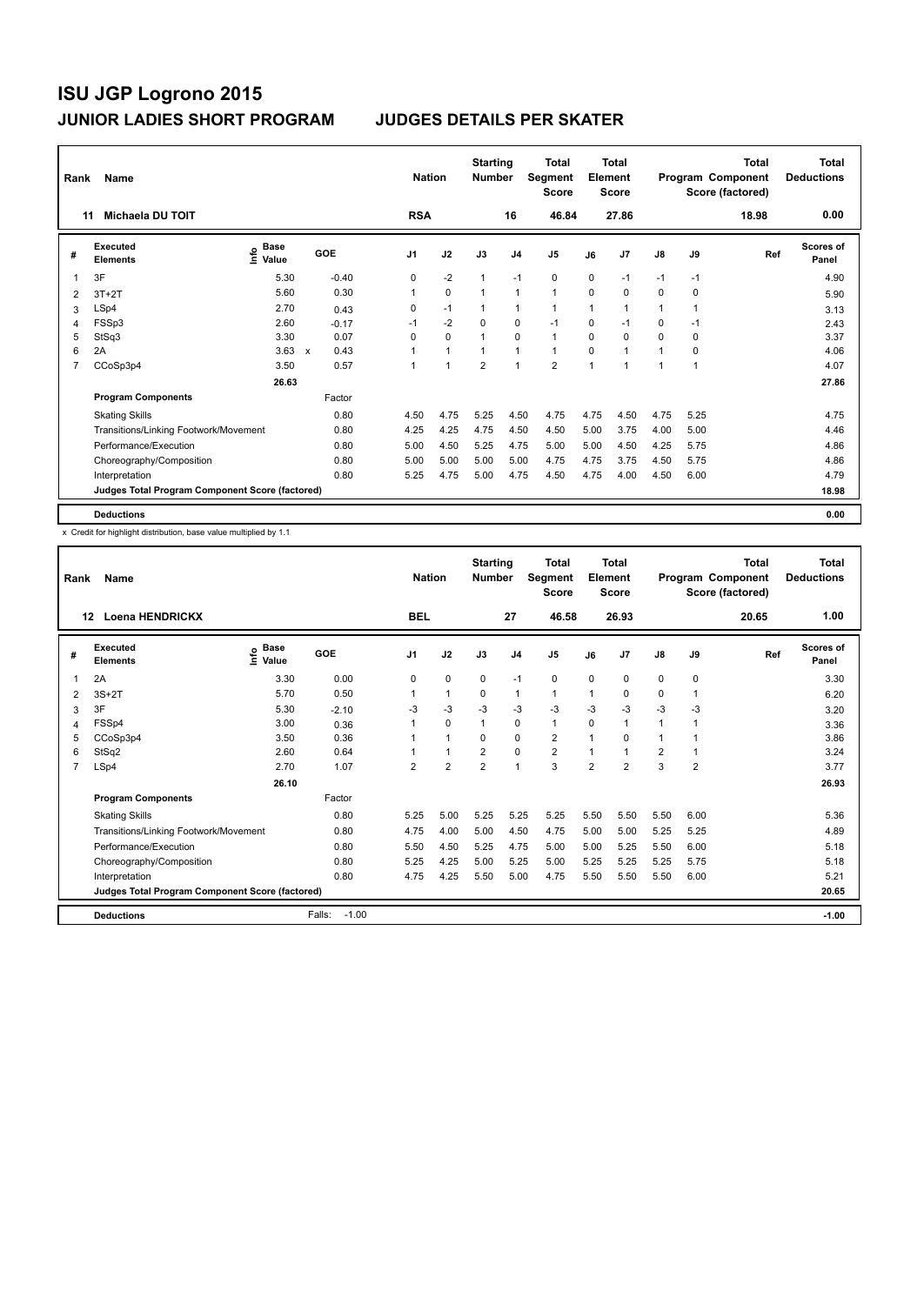| Rank           | Name                                            |                              |             |         | <b>Nation</b>  |                | <b>Starting</b><br><b>Number</b> |                | <b>Total</b><br>Segment<br><b>Score</b> |                | <b>Total</b><br>Element<br><b>Score</b> |               |                | <b>Total</b><br>Program Component<br>Score (factored) | Total<br><b>Deductions</b> |
|----------------|-------------------------------------------------|------------------------------|-------------|---------|----------------|----------------|----------------------------------|----------------|-----------------------------------------|----------------|-----------------------------------------|---------------|----------------|-------------------------------------------------------|----------------------------|
| 13             | <b>Maria-Katharina HERCEG</b>                   |                              |             |         | <b>GER</b>     |                |                                  | 34             | 46.02                                   |                | 26.14                                   |               |                | 20.88                                                 | 1.00                       |
| #              | Executed<br><b>Elements</b>                     | <b>Base</b><br>lnfo<br>Value |             | GOE     | J <sub>1</sub> | J2             | J3                               | J <sub>4</sub> | J <sub>5</sub>                          | J6             | J7                                      | $\mathsf{J}8$ | J9             | Ref                                                   | <b>Scores of</b><br>Panel  |
| 1              | $3T+2T$                                         | 5.60                         |             | 0.90    | 1              | $\overline{2}$ | $\overline{2}$                   | $\mathbf{1}$   | $\overline{2}$                          | 1              | 1                                       | 1             | 1              |                                                       | 6.50                       |
| 2              | 2F                                              | 1.90                         |             | 0.26    |                | $\overline{1}$ | $\overline{1}$                   | $\mathbf{1}$   | $\overline{2}$                          | $\Omega$       | $\Omega$                                | $\Omega$      | $\overline{2}$ |                                                       | 2.16                       |
| 3              | FSSp3                                           | 2.60                         |             | $-0.04$ | 0              | $\Omega$       | $\Omega$                         | $\mathbf 0$    | $-1$                                    | $\Omega$       | 1                                       | $\Omega$      | $-1$           |                                                       | 2.56                       |
| 4              | StSq3                                           | 3.30                         |             | 0.36    |                | 0              | $\overline{1}$                   | $\mathbf{1}$   | $\overline{2}$                          | $\Omega$       | 1                                       | 0             |                |                                                       | 3.66                       |
| 5              | 2A                                              | 3.63                         | X           | 0.86    | $\overline{2}$ | $\overline{2}$ | $\overline{2}$                   | $\overline{1}$ | $\overline{2}$                          | $\overline{2}$ | $\overline{2}$                          | 1             |                |                                                       | 4.49                       |
| 6              | LSp4                                            | 2.70                         |             | 0.07    | 1              | $-1$           | $\mathbf 0$                      | $\mathbf 0$    | $\mathbf 0$                             | 0              | 0                                       | 0             |                |                                                       | 2.77                       |
| $\overline{7}$ | CCoSp3p4                                        | 3.50                         |             | 0.50    | 1              | $\overline{1}$ | $\overline{1}$                   | $\mathbf 0$    | $\overline{2}$                          | $\mathbf{1}$   | $\blacktriangleleft$                    | 1             | 1              |                                                       | 4.00                       |
|                |                                                 | 23.23                        |             |         |                |                |                                  |                |                                         |                |                                         |               |                |                                                       | 26.14                      |
|                | <b>Program Components</b>                       |                              |             | Factor  |                |                |                                  |                |                                         |                |                                         |               |                |                                                       |                            |
|                | <b>Skating Skills</b>                           |                              |             | 0.80    | 5.50           | 5.25           | 5.75                             | 5.50           | 5.75                                    | 5.00           | 5.00                                    | 5.00          | 6.25           |                                                       | 5.39                       |
|                | Transitions/Linking Footwork/Movement           |                              |             | 0.80    | 4.75           | 4.75           | 5.50                             | 5.00           | 5.00                                    | 4.75           | 4.75                                    | 4.50          | 5.50           |                                                       | 4.93                       |
|                | Performance/Execution                           |                              |             | 0.80    | 5.25           | 5.00           | 5.50                             | 5.75           | 5.75                                    | 5.00           | 5.00                                    | 4.75          | 6.00           |                                                       | 5.32                       |
|                | Choreography/Composition                        |                              |             | 0.80    | 5.25           | 5.25           | 5.75                             | 5.50           | 5.25                                    | 5.00           | 5.00                                    | 4.50          | 5.75           |                                                       | 5.29                       |
|                | Interpretation                                  |                              |             | 0.80    | 5.00           | 4.75           | 5.50                             | 5.75           | 5.00                                    | 5.00           | 5.25                                    | 4.50          | 5.75           |                                                       | 5.18                       |
|                | Judges Total Program Component Score (factored) |                              |             |         |                |                |                                  |                |                                         |                |                                         |               |                |                                                       | 20.88                      |
|                | <b>Deductions</b>                               |                              | Late start: | $-1.00$ |                |                |                                  |                |                                         |                |                                         |               |                |                                                       | $-1.00$                    |

x Credit for highlight distribution, base value multiplied by 1.1

| Rank | Name<br>Sara CASELLA<br>14                      |   |                    |              |         |            | <b>Nation</b> |                | <b>Starting</b><br><b>Number</b> |                | <b>Total</b><br>Segment<br><b>Score</b> |          | <b>Total</b><br>Element<br><b>Score</b> |               |          | <b>Total</b><br>Program Component<br>Score (factored) | <b>Total</b><br><b>Deductions</b> |
|------|-------------------------------------------------|---|--------------------|--------------|---------|------------|---------------|----------------|----------------------------------|----------------|-----------------------------------------|----------|-----------------------------------------|---------------|----------|-------------------------------------------------------|-----------------------------------|
|      |                                                 |   |                    |              |         | <b>ITA</b> |               |                |                                  | 23             | 43.91                                   |          | 24.07                                   |               |          | 19.84                                                 | 0.00                              |
| #    | Executed<br><b>Elements</b>                     |   | $\frac{e}{E}$ Base |              | GOE     | J1         |               | J2             | J3                               | J <sub>4</sub> | J <sub>5</sub>                          | J6       | J <sub>7</sub>                          | $\mathsf{J}8$ | J9       | Ref                                                   | Scores of<br>Panel                |
| 1    | $3S+2T$                                         |   | 5.70               |              | 0.60    |            |               | $\mathbf{1}$   | 1                                | 1              | $\mathbf{1}$                            | 0        | $\mathbf 0$                             | $\mathbf{1}$  | 1        |                                                       | 6.30                              |
| 2    | 3Fe                                             | e | 3.70               |              | $-1.40$ | $-2$       |               | $-2$           | $-2$                             | $-2$           | $-2$                                    | $-3$     | $-2$                                    | $-2$          | $-2$     |                                                       | 2.30                              |
| 3    | LSp4                                            |   | 2.70               |              | 0.29    |            |               | 0              | $\mathbf{1}$                     | 0              | 0                                       | 1        | 1                                       | $\mathbf{1}$  | 0        |                                                       | 2.99                              |
| 4    | StSq3                                           |   | 3.30               |              | 0.57    | 2          |               | $\overline{2}$ |                                  | 1              | $\mathbf{1}$                            | 1        | 1                                       | $\mathbf{1}$  | 1        |                                                       | 3.87                              |
| 5    | 2A                                              |   | 3.63               | $\mathsf{x}$ | $-0.79$ | $-1$       |               | $-1$           | $-2$                             | $-1$           | $-2$                                    | $-3$     | $-2$                                    | $-1$          | $-2$     |                                                       | 2.84                              |
| 6    | FSSp3                                           |   | 2.60               |              | $-0.04$ | $\Omega$   |               | 0              | $-1$                             | 0              | $-1$                                    | $\Omega$ | $\Omega$                                | $\Omega$      | 0        |                                                       | 2.56                              |
| 7    | CCoSp3p3                                        |   | 3.00               |              | 0.21    |            |               | $\mathbf{1}$   | $\overline{1}$                   | $\Omega$       | $\Omega$                                | 0        | 1                                       | $\Omega$      | $\Omega$ |                                                       | 3.21                              |
|      |                                                 |   | 24.63              |              |         |            |               |                |                                  |                |                                         |          |                                         |               |          |                                                       | 24.07                             |
|      | <b>Program Components</b>                       |   |                    |              | Factor  |            |               |                |                                  |                |                                         |          |                                         |               |          |                                                       |                                   |
|      | <b>Skating Skills</b>                           |   |                    |              | 0.80    | 5.25       |               | 5.25           | 5.25                             | 5.25           | 5.00                                    | 4.50     | 5.00                                    | 4.75          | 6.50     |                                                       | 5.11                              |
|      | Transitions/Linking Footwork/Movement           |   |                    |              | 0.80    | 5.00       |               | 5.25           | 4.75                             | 4.50           | 4.50                                    | 4.50     | 4.50                                    | 4.50          | 5.00     |                                                       | 4.68                              |
|      | Performance/Execution                           |   |                    |              | 0.80    | 5.50       |               | 4.75           | 5.00                             | 4.75           | 4.75                                    | 4.25     | 4.75                                    | 4.50          | 6.25     |                                                       | 4.86                              |
|      | Choreography/Composition                        |   |                    |              | 0.80    | 6.00       |               | 5.50           | 5.00                             | 5.00           | 5.00                                    | 4.50     | 4.75                                    | 4.50          | 5.50     |                                                       | 5.04                              |
|      | Interpretation                                  |   |                    |              | 0.80    | 5.75       |               | 5.00           | 5.25                             | 5.25           | 4.75                                    | 4.50     | 5.00                                    | 4.75          | 5.75     |                                                       | 5.11                              |
|      | Judges Total Program Component Score (factored) |   |                    |              |         |            |               |                |                                  |                |                                         |          |                                         |               |          |                                                       | 19.84                             |
|      | <b>Deductions</b>                               |   |                    |              |         |            |               |                |                                  |                |                                         |          |                                         |               |          |                                                       | 0.00                              |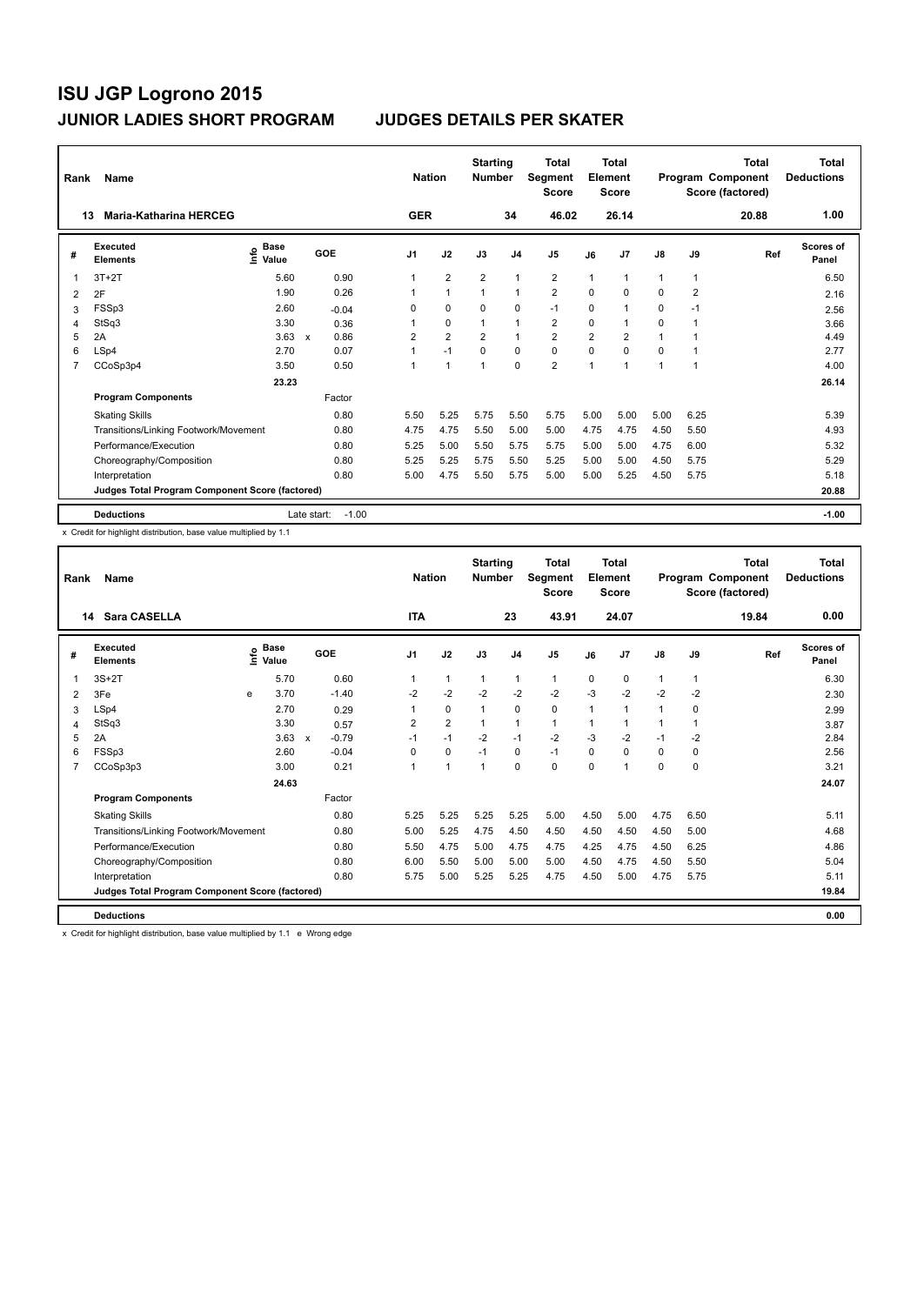| Rank           | Name                                            | <b>Nation</b>                |         | <b>Starting</b><br><b>Number</b> |                | Total<br>Segment<br><b>Score</b> |                | <b>Total</b><br>Element<br><b>Score</b> |              |          | <b>Total</b><br>Program Component<br>Score (factored) | Total<br><b>Deductions</b> |       |                    |
|----------------|-------------------------------------------------|------------------------------|---------|----------------------------------|----------------|----------------------------------|----------------|-----------------------------------------|--------------|----------|-------------------------------------------------------|----------------------------|-------|--------------------|
|                | <b>Danielle HARRISON</b><br>15                  |                              |         | <b>GBR</b>                       |                |                                  | 22             | 43.76                                   |              | 24.61    |                                                       |                            | 19.15 | 0.00               |
| #              | Executed<br><b>Elements</b>                     | <b>Base</b><br>١nfo<br>Value | GOE     | J <sub>1</sub>                   | J2             | J3                               | J <sub>4</sub> | J <sub>5</sub>                          | J6           | J7       | $\mathsf{J}8$                                         | J9                         | Ref   | Scores of<br>Panel |
| $\overline{1}$ | 2A                                              | 3.30                         | 0.07    | 0                                | $\mathbf 0$    | 1                                | $\mathbf 0$    | $\mathbf{1}$                            | 0            | 0        | 0                                                     | 0                          |       | 3.37               |
| $\overline{2}$ | $3T+2T$                                         | 5.60                         | $-0.60$ | $-1$                             | $\mathbf 0$    | 0                                | $\mathbf 0$    | $\mathbf 0$                             | $-3$         | $-2$     | $-2$                                                  | $-1$                       |       | 5.00               |
| 3              | FSSp4                                           | 3.00                         | 0.57    | $\mathbf 1$                      | $\overline{2}$ | $\overline{2}$                   | $\overline{1}$ | $\mathbf{1}$                            | $\Omega$     | 1        | $\mathbf{1}$                                          | 1                          |       | 3.57               |
| $\overline{4}$ | 2F                                              | 1.90                         | 0.13    |                                  | $\mathbf{1}$   | $\overline{1}$                   | 0              | $\mathbf{1}$                            | $\Omega$     | 0        | 0                                                     | 0                          |       | 2.03               |
| 5              | LSp4                                            | 2.70                         | 0.64    | 1                                | $\Omega$       | 1                                | $\overline{1}$ | $\overline{2}$                          | $\mathbf{1}$ |          | $\overline{2}$                                        | 2                          |       | 3.34               |
| 6              | StSq3                                           | 3.30                         | 0.29    | 1                                | $\mathbf 0$    | 1                                | 0              | $\mathbf{1}$                            | $\Omega$     | $\Omega$ | $\mathbf{1}$                                          |                            |       | 3.59               |
| $\overline{7}$ | CCoSp3p4                                        | 3.50                         | 0.21    | 0                                | $\overline{2}$ | 1                                | $\Omega$       | $-1$                                    | $\Omega$     | 0        | $\blacktriangleleft$                                  | $\mathbf{1}$               |       | 3.71               |
|                |                                                 | 23.30                        |         |                                  |                |                                  |                |                                         |              |          |                                                       |                            |       | 24.61              |
|                | <b>Program Components</b>                       |                              | Factor  |                                  |                |                                  |                |                                         |              |          |                                                       |                            |       |                    |
|                | <b>Skating Skills</b>                           |                              | 0.80    | 4.75                             | 4.75           | 4.75                             | 4.50           | 5.00                                    | 4.25         | 4.75     | 5.25                                                  | 5.75                       |       | 4.82               |
|                | Transitions/Linking Footwork/Movement           |                              | 0.80    | 5.25                             | 4.25           | 4.50                             | 4.25           | 4.75                                    | 4.00         | 4.50     | 4.75                                                  | 5.00                       |       | 4.57               |
|                | Performance/Execution                           |                              | 0.80    | 5.50                             | 4.75           | 5.00                             | 4.50           | 4.75                                    | 4.50         | 4.75     | 5.25                                                  | 6.00                       |       | 4.93               |
|                | Choreography/Composition                        |                              | 0.80    | 5.25                             | 4.50           | 4.50                             | 4.25           | 4.75                                    | 4.25         | 5.00     | 5.00                                                  | 6.00                       |       | 4.75               |
|                | Interpretation                                  |                              | 0.80    | 5.00                             | 5.00           | 4.75                             | 4.50           | 4.50                                    | 4.50         | 5.00     | 5.25                                                  | 6.50                       |       | 4.86               |
|                | Judges Total Program Component Score (factored) |                              |         |                                  |                |                                  |                |                                         |              |          |                                                       |                            |       | 19.15              |
|                | <b>Deductions</b>                               |                              |         |                                  |                |                                  |                |                                         |              |          |                                                       |                            |       | 0.00               |

| Rank           | Name                                            |                             | <b>Nation</b> |                | <b>Starting</b><br><b>Number</b> |                | Total<br>Segment<br><b>Score</b> |              | <b>Total</b><br>Element<br><b>Score</b> |          |                      | <b>Total</b><br>Program Component<br>Score (factored) | <b>Total</b><br><b>Deductions</b> |                           |
|----------------|-------------------------------------------------|-----------------------------|---------------|----------------|----------------------------------|----------------|----------------------------------|--------------|-----------------------------------------|----------|----------------------|-------------------------------------------------------|-----------------------------------|---------------------------|
|                | <b>Shuran YU</b><br>16                          |                             |               | SIN            |                                  |                | 19                               | 41.59        |                                         | 23.53    |                      |                                                       | 18.06                             | 0.00                      |
| #              | Executed<br><b>Elements</b>                     | <b>Base</b><br>١m٥<br>Value | GOE           | J <sub>1</sub> | J2                               | J3             | J <sub>4</sub>                   | J5           | J6                                      | J7       | $\mathsf{J}8$        | J9                                                    | Ref                               | <b>Scores of</b><br>Panel |
| 1              | $3T+2T$                                         | 5.60                        | 0.60          | 1              | $\overline{2}$                   | $\mathbf{1}$   | $\mathbf 0$                      | $\mathbf{1}$ | $\Omega$                                | 1        | $\mathbf{1}$         | 1                                                     |                                   | 6.20                      |
| $\overline{2}$ | LSp4                                            | 2.70                        | 0.29          | 0              | $\mathbf 0$                      | -1             | $\mathbf 0$                      | $\mathbf 0$  | 1                                       | 1        | $\blacktriangleleft$ |                                                       |                                   | 2.99                      |
| 3              | 2F                                              | 1.90                        | 0.00          | 0              | $\mathbf{1}$                     | $\Omega$       | $\mathbf 0$                      | $\mathbf 0$  | $\Omega$                                | 0        | 0                    | $\Omega$                                              |                                   | 1.90                      |
| 4              | FSSp2V                                          | 1.60                        | $-0.30$       | $-1$           | $-2$                             | $-2$           | $\mathbf 0$                      | $-1$         | 0                                       | $-1$     | $-1$                 | $-1$                                                  |                                   | 1.30                      |
| 5              | StSq3                                           | 3.30                        | 0.00          | 0              | $\mathbf 0$                      | $\Omega$       | $\mathbf 0$                      | $\mathbf 0$  | $\Omega$                                | $\Omega$ | $\mathbf{1}$         | $\Omega$                                              |                                   | 3.30                      |
| 6              | 2A                                              | 3.63                        | 0.50<br>X     |                | $\overline{1}$                   | $\overline{1}$ | $\mathbf{1}$                     | $\mathbf{1}$ | 0                                       | 1        | $\blacktriangleleft$ |                                                       |                                   | 4.13                      |
| $\overline{7}$ | CCoSp3p4                                        | 3.50                        | 0.21          | 1              | $\overline{1}$                   | $\mathbf 0$    | $\mathbf 0$                      | $\mathbf 0$  | $\mathbf 0$                             | 1        | $\overline{1}$       | 0                                                     |                                   | 3.71                      |
|                |                                                 | 22.23                       |               |                |                                  |                |                                  |              |                                         |          |                      |                                                       |                                   | 23.53                     |
|                | <b>Program Components</b>                       |                             | Factor        |                |                                  |                |                                  |              |                                         |          |                      |                                                       |                                   |                           |
|                | <b>Skating Skills</b>                           |                             | 0.80          | 5.25           | 3.75                             | 4.50           | 4.75                             | 4.75         | 4.25                                    | 4.50     | 5.25                 | 5.25                                                  |                                   | 4.75                      |
|                | Transitions/Linking Footwork/Movement           |                             | 0.80          | 5.00           | 4.00                             | 4.00           | 4.25                             | 4.25         | 4.00                                    | 4.50     | 4.75                 | 4.50                                                  |                                   | 4.32                      |
|                | Performance/Execution                           |                             | 0.80          | 4.75           | 3.75                             | 4.50           | 4.50                             | 4.50         | 4.25                                    | 4.25     | 5.00                 | 5.50                                                  |                                   | 4.54                      |
|                | Choreography/Composition                        |                             | 0.80          | 5.00           | 4.25                             | 4.25           | 4.75                             | 4.25         | 4.25                                    | 4.75     | 4.75                 | 5.75                                                  |                                   | 4.57                      |
|                | Interpretation                                  |                             | 0.80          | 4.50           | 3.75                             | 4.00           | 4.50                             | 4.00         | 4.00                                    | 4.50     | 5.25                 | 5.75                                                  |                                   | 4.39                      |
|                | Judges Total Program Component Score (factored) |                             |               |                |                                  |                |                                  |              |                                         |          |                      |                                                       |                                   | 18.06                     |
|                | <b>Deductions</b>                               |                             |               |                |                                  |                |                                  |              |                                         |          |                      |                                                       |                                   | 0.00                      |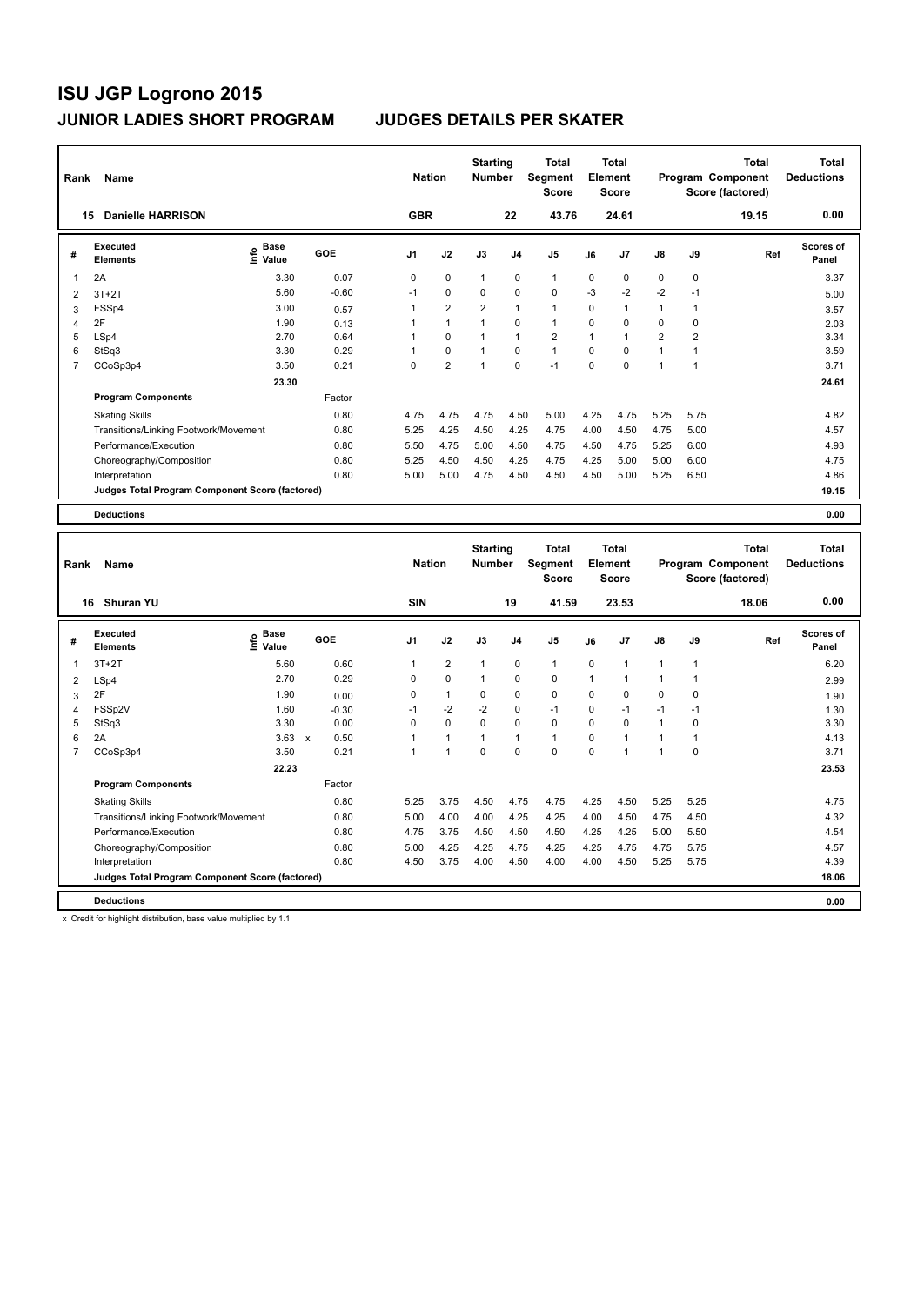| Rank           | Name                                            |                              | <b>Nation</b>           |                | <b>Starting</b><br><b>Number</b> |                | <b>Total</b><br>Segment<br><b>Score</b> |                | <b>Total</b><br>Element<br><b>Score</b> |                |               | <b>Total</b><br>Program Component<br>Score (factored) | <b>Total</b><br><b>Deductions</b> |                    |
|----------------|-------------------------------------------------|------------------------------|-------------------------|----------------|----------------------------------|----------------|-----------------------------------------|----------------|-----------------------------------------|----------------|---------------|-------------------------------------------------------|-----------------------------------|--------------------|
| 17             | <b>Fruzsina MEDGYESI</b>                        |                              |                         | <b>HUN</b>     |                                  |                | 7                                       | 40.40          |                                         | 22.95          |               |                                                       | 18.45                             | 1.00               |
| #              | Executed<br><b>Elements</b>                     | <b>Base</b><br>lnfo<br>Value | GOE                     | J <sub>1</sub> | J2                               | J3             | J <sub>4</sub>                          | J <sub>5</sub> | J6                                      | J <sub>7</sub> | $\mathsf{J}8$ | J9                                                    | Ref                               | Scores of<br>Panel |
| 1              | 3F                                              | 5.30                         | $-2.10$                 | -3             | $-3$                             | $-3$           | $-3$                                    | $-3$           | $-3$                                    | $-3$           | $-3$          | $-3$                                                  |                                   | 3.20               |
| 2              | $3S+2T$                                         | 5.70                         | $-1.20$                 | $-2$           | $\Omega$                         | $-2$           | $-1$                                    | $-1$           | $-2$                                    | $-2$           | $-2$          | $-2$                                                  |                                   | 4.50               |
| 3              | LSp3                                            | 2.40                         | 0.36                    | 0              | $\overline{1}$                   | $\Omega$       | $\mathbf{1}$                            | $\mathbf{1}$   | 1                                       | 1              | 0             | 1                                                     |                                   | 2.76               |
| 4              | StSq3                                           | 3.30                         | 0.29                    |                | $\overline{1}$                   | $\overline{1}$ | 0                                       | 0              | 0                                       |                | 1             | 0                                                     |                                   | 3.59               |
| 5              | 2A                                              | 3.63                         | $-1.14$<br>$\mathsf{x}$ | $-2$           | $-2$                             | $-2$           | $-2$                                    | $-2$           | $-3$                                    | $-3$           | $-2$          | $-3$                                                  |                                   | 2.49               |
| 6              | FSSp4                                           | 3.00                         | $-0.09$                 | 0              | $-1$                             | $\mathbf 0$    | $\mathbf{1}$                            | $-1$           | $-1$                                    | $\Omega$       | 0             | 0                                                     |                                   | 2.91               |
| $\overline{7}$ | CCoSp3p3                                        | 3.00                         | 0.50                    | 1              | $\overline{1}$                   | 1              | $\overline{1}$                          | $\mathbf{1}$   | $\mathbf{1}$                            | 1              | 1             | 1                                                     |                                   | 3.50               |
|                |                                                 | 26.33                        |                         |                |                                  |                |                                         |                |                                         |                |               |                                                       |                                   | 22.95              |
|                | <b>Program Components</b>                       |                              | Factor                  |                |                                  |                |                                         |                |                                         |                |               |                                                       |                                   |                    |
|                | <b>Skating Skills</b>                           |                              | 0.80                    | 4.75           | 4.25                             | 4.75           | 5.50                                    | 4.25           | 4.50                                    | 5.00           | 4.50          | 5.50                                                  |                                   | 4.75               |
|                | Transitions/Linking Footwork/Movement           |                              | 0.80                    | 4.25           | 4.75                             | 4.50           | 4.75                                    | 3.75           | 4.50                                    | 4.00           | 4.25          | 4.75                                                  |                                   | 4.43               |
|                | Performance/Execution                           |                              | 0.80                    | 4.50           | 4.25                             | 4.75           | 4.75                                    | 4.00           | 4.25                                    | 4.50           | 4.50          | 5.00                                                  |                                   | 4.50               |
|                | Choreography/Composition                        |                              | 0.80                    | 4.50           | 4.75                             | 4.75           | 5.00                                    | 4.25           | 4.75                                    | 4.50           | 4.25          | 5.00                                                  |                                   | 4.64               |
|                | Interpretation                                  |                              | 0.80                    | 4.25           | 5.25                             | 5.00           | 5.50                                    | 4.50           | 4.50                                    | 4.25           | 4.50          | 5.25                                                  |                                   | 4.75               |
|                | Judges Total Program Component Score (factored) |                              |                         |                |                                  |                |                                         |                |                                         |                |               |                                                       |                                   | 18.45              |
|                | <b>Deductions</b>                               |                              | $-1.00$<br>Falls:       |                |                                  |                |                                         |                |                                         |                |               |                                                       |                                   | $-1.00$            |

x Credit for highlight distribution, base value multiplied by 1.1

| Rank           | Name<br>Juni Marie BENJAMINSEN<br>18            |                            |                         |            | <b>Nation</b>  | <b>Starting</b><br><b>Number</b> |                | Total<br>Segment<br><b>Score</b> |      | <b>Total</b><br>Element<br><b>Score</b> |               |                | <b>Total</b><br>Program Component<br>Score (factored) | <b>Total</b><br><b>Deductions</b> |
|----------------|-------------------------------------------------|----------------------------|-------------------------|------------|----------------|----------------------------------|----------------|----------------------------------|------|-----------------------------------------|---------------|----------------|-------------------------------------------------------|-----------------------------------|
|                |                                                 |                            |                         | <b>NOR</b> |                |                                  | 13             | 39.20                            |      | 20.54                                   |               |                | 19.66                                                 | 1.00                              |
| #              | Executed<br><b>Elements</b>                     | $\sum_{k=1}^{\infty}$ Pase | GOE                     | J1         | J2             | J3                               | J <sub>4</sub> | J <sub>5</sub>                   | J6   | J <sub>7</sub>                          | $\mathsf{J}8$ | J9             | Ref                                                   | <b>Scores of</b><br>Panel         |
| 1              | 3T+COMBO                                        | 4.30                       | $-2.10$                 | $-3$       | $-3$           | $-3$                             | $-3$           | $-3$                             | $-3$ | $-3$                                    | $-3$          | $-3$           |                                                       | 2.20                              |
| 2              | 3F                                              | 5.30                       | $-2.10$                 | $-3$       | $-3$           | $-3$                             | $-3$           | $-3$                             | $-3$ | $-3$                                    | $-3$          | $-3$           |                                                       | 3.20                              |
| 3              | FSSp4                                           | 3.00                       | 0.21                    | 1          | $-1$           | 0                                | 0              | 0                                | 0    | 1                                       | $\mathbf{1}$  | 1              |                                                       | 3.21                              |
| 4              | 2A                                              | 3.63                       | $\mathsf{x}$<br>$-1.14$ | $-2$       | $-2$           | $-2$                             | $-2$           | $-2$                             | $-3$ | $-3$                                    | $-2$          | $-3$           |                                                       | 2.49                              |
| 5              | StSq2                                           | 2.60                       | 0.50                    | $\Omega$   | $\Omega$       | $\overline{2}$                   | $\mathbf{1}$   | 1                                | 1    | $\blacktriangleleft$                    | $\mathbf 1$   | $\overline{2}$ |                                                       | 3.10                              |
| 6              | CCoSp3p3                                        | 3.00                       | 0.50                    | 1          | $\overline{2}$ | 1                                | $\mathbf{1}$   | $\mathbf{1}$                     | 1    | 1                                       | 1             |                |                                                       | 3.50                              |
| $\overline{7}$ | LSp4                                            | 2.70                       | 0.14                    | 1          | $\Omega$       | $\Omega$                         | $\Omega$       | $\Omega$                         | 0    | 0                                       | 1             | 1              |                                                       | 2.84                              |
|                |                                                 | 24.53                      |                         |            |                |                                  |                |                                  |      |                                         |               |                |                                                       | 20.54                             |
|                | <b>Program Components</b>                       |                            | Factor                  |            |                |                                  |                |                                  |      |                                         |               |                |                                                       |                                   |
|                | <b>Skating Skills</b>                           |                            | 0.80                    | 4.75       | 5.00           | 5.25                             | 5.50           | 4.75                             | 4.75 | 5.00                                    | 5.25          | 6.00           |                                                       | 5.07                              |
|                | Transitions/Linking Footwork/Movement           |                            | 0.80                    | 4.50       | 5.00           | 5.00                             | 5.00           | 4.25                             | 5.00 | 4.75                                    | 5.00          | 5.75           |                                                       | 4.89                              |
|                | Performance/Execution                           |                            | 0.80                    | 4.50       | 4.00           | 4.75                             | 4.75           | 4.50                             | 4.25 | 4.75                                    | 4.50          | 5.50           |                                                       | 4.57                              |
|                | Choreography/Composition                        |                            | 0.80                    | 5.00       | 4.50           | 5.25                             | 5.25           | 5.00                             | 4.50 | 5.00                                    | 5.00          | 6.25           |                                                       | 5.00                              |
|                | Interpretation                                  |                            | 0.80                    | 4.75       | 5.25           | 5.00                             | 5.25           | 4.75                             | 4.75 | 5.25                                    | 5.00          | 6.00           |                                                       | 5.04                              |
|                | Judges Total Program Component Score (factored) |                            |                         |            |                |                                  |                |                                  |      |                                         |               |                |                                                       | 19.66                             |
|                | <b>Deductions</b>                               |                            | Falls:<br>$-1.00$       |            |                |                                  |                |                                  |      |                                         |               |                |                                                       | $-1.00$                           |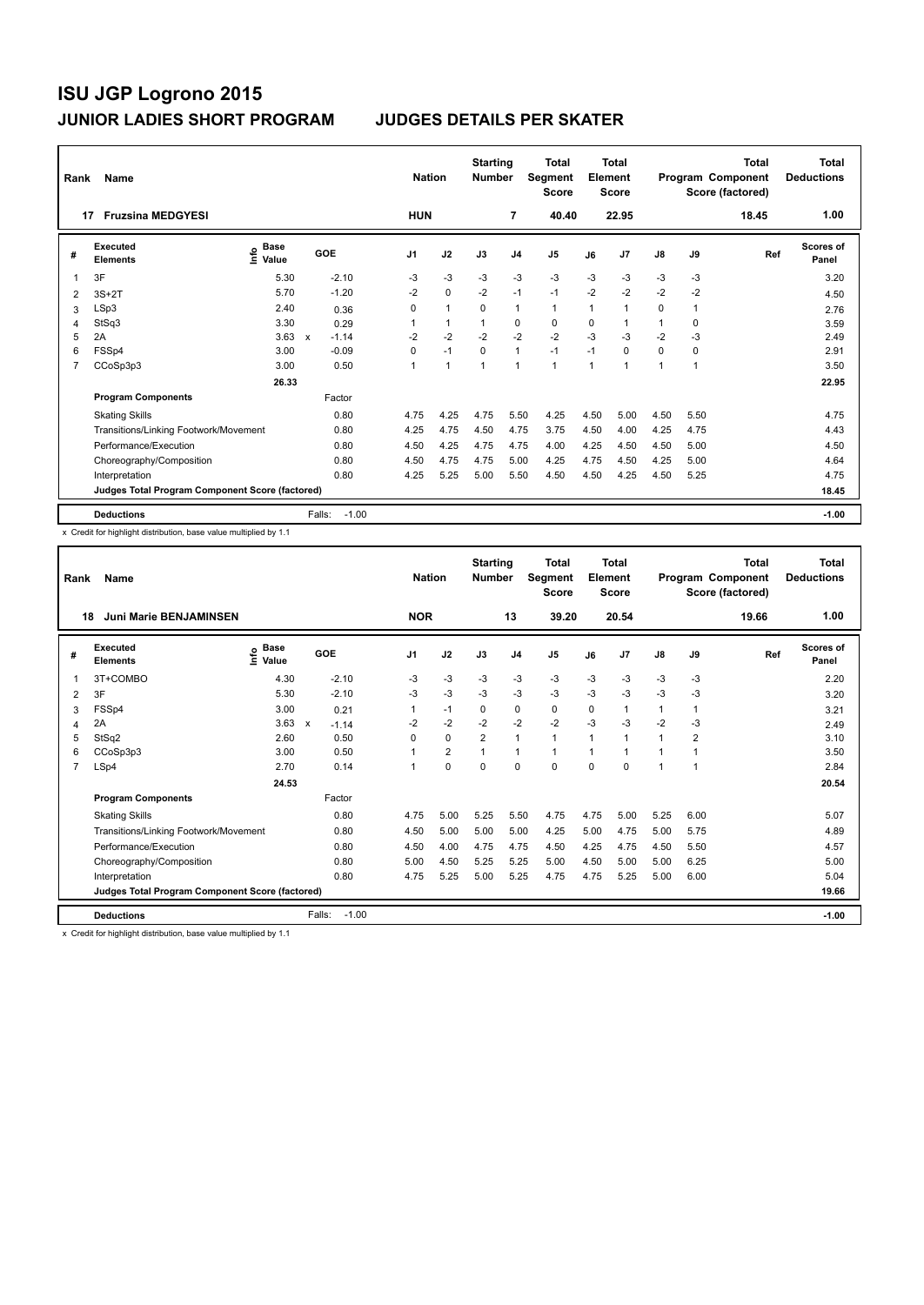| Rank           | Name                                            |                                  | <b>Nation</b>           |                | <b>Starting</b><br><b>Number</b> |             | <b>Total</b><br>Segment<br><b>Score</b> |                | <b>Total</b><br>Element<br><b>Score</b> |       |      | <b>Total</b><br>Program Component<br>Score (factored) | <b>Total</b><br><b>Deductions</b> |                           |
|----------------|-------------------------------------------------|----------------------------------|-------------------------|----------------|----------------------------------|-------------|-----------------------------------------|----------------|-----------------------------------------|-------|------|-------------------------------------------------------|-----------------------------------|---------------------------|
| 19             | Kristina SHKULETA-GROMOVA                       |                                  |                         | <b>EST</b>     |                                  |             | 12                                      | 38.20          |                                         | 20.82 |      |                                                       | 18.38                             | 1.00                      |
| #              | Executed<br><b>Elements</b>                     | <b>Base</b><br>e Base<br>⊆ Value | GOE                     | J <sub>1</sub> | J2                               | J3          | J <sub>4</sub>                          | J <sub>5</sub> | J6                                      | J7    | J8   | J9                                                    | Ref                               | <b>Scores of</b><br>Panel |
| 1              | $3T+2T$                                         | 5.60                             | $-1.30$                 | $-2$           | $\mathbf{1}$                     | $-2$        | $-1$                                    | $-2$           | $-2$                                    | $-2$  | $-2$ | $-2$                                                  |                                   | 4.30                      |
| 2              | 3F                                              | 5.30                             | $-1.40$                 | $-2$           | $-2$                             | $-2$        | $-2$                                    | $-2$           | $-3$                                    | $-2$  | $-2$ | $-2$                                                  |                                   | 3.90                      |
| 3              | FSSp4                                           | 3.00                             | 0.03                    | 0              | $-1$                             | $-1$        | $\mathbf{1}$                            | 0              | $\Omega$                                | 1     | 0    | 0                                                     |                                   | 3.03                      |
| 4              | CCoSp3p4                                        | 3.50                             | $-0.01$                 | $-1$           | $\overline{2}$                   | $-1$        | 0                                       | $-2$           | 0                                       | 0     | 0    | 1                                                     |                                   | 3.49                      |
| 5              | 2A                                              | 3.63                             | $-1.50$<br>$\mathsf{x}$ | $-3$           | $-3$                             | $-3$        | $-3$                                    | $-3$           | $-3$                                    | $-3$  | $-3$ | $-3$                                                  |                                   | 2.13                      |
| 6              | LSp2                                            | 1.90                             | $-0.39$                 | $-1$           | $-2$                             | $-1$        | $\mathbf 0$                             | $-2$           | $-1$                                    | $-1$  | $-2$ | $-1$                                                  |                                   | 1.51                      |
| $\overline{7}$ | StSq2                                           | 2.60                             | $-0.14$                 | 0              | $\mathbf{1}$                     | $\mathbf 0$ | $\mathbf 0$                             | $\mathbf 0$    | $-1$                                    | 0     | $-1$ | $-1$                                                  |                                   | 2.46                      |
|                |                                                 | 25.53                            |                         |                |                                  |             |                                         |                |                                         |       |      |                                                       |                                   | 20.82                     |
|                | <b>Program Components</b>                       |                                  | Factor                  |                |                                  |             |                                         |                |                                         |       |      |                                                       |                                   |                           |
|                | <b>Skating Skills</b>                           |                                  | 0.80                    | 4.75           | 5.25                             | 4.75        | 4.75                                    | 4.50           | 4.25                                    | 4.75  | 4.50 | 5.25                                                  |                                   | 4.75                      |
|                | Transitions/Linking Footwork/Movement           |                                  | 0.80                    | 4.50           | 4.25                             | 4.50        | 4.25                                    | 4.50           | 4.00                                    | 4.75  | 4.50 | 4.75                                                  |                                   | 4.46                      |
|                | Performance/Execution                           |                                  | 0.80                    | 4.50           | 4.25                             | 4.50        | 4.50                                    | 4.25           | 4.00                                    | 4.25  | 4.25 | 4.75                                                  |                                   | 4.36                      |
|                | Choreography/Composition                        |                                  | 0.80                    | 5.25           | 5.00                             | 4.75        | 4.75                                    | 4.75           | 4.25                                    | 5.00  | 4.50 | 5.25                                                  |                                   | 4.86                      |
|                | Interpretation                                  |                                  | 0.80                    | 4.50           | 4.75                             | 4.75        | 4.50                                    | 4.25           | 4.25                                    | 4.50  | 4.50 | 5.50                                                  |                                   | 4.54                      |
|                | Judges Total Program Component Score (factored) |                                  |                         |                |                                  |             |                                         |                |                                         |       |      |                                                       |                                   | 18.38                     |
|                | <b>Deductions</b>                               |                                  | $-1.00$<br>Falls:       |                |                                  |             |                                         |                |                                         |       |      |                                                       |                                   | $-1.00$                   |

x Credit for highlight distribution, base value multiplied by 1.1

| Rank | Name                                            |                    | <b>Nation</b>                        |                | <b>Starting</b><br><b>Number</b> |              | <b>Total</b><br>Segment<br><b>Score</b> |                | Total<br>Element<br><b>Score</b> |                |      | <b>Total</b><br>Program Component<br>Score (factored) | <b>Total</b><br><b>Deductions</b> |                           |
|------|-------------------------------------------------|--------------------|--------------------------------------|----------------|----------------------------------|--------------|-----------------------------------------|----------------|----------------------------------|----------------|------|-------------------------------------------------------|-----------------------------------|---------------------------|
| 20   | Aleksandra RUDOLF                               |                    |                                      | <b>POL</b>     |                                  |              | 6                                       | 36.46          |                                  | 19.83          |      |                                                       | 17.63                             | 1.00                      |
| #    | Executed<br><b>Elements</b>                     | $\frac{e}{E}$ Base | GOE                                  | J <sub>1</sub> | J2                               | J3           | J <sub>4</sub>                          | J <sub>5</sub> | J6                               | J <sub>7</sub> | J8   | J9                                                    | Ref                               | <b>Scores of</b><br>Panel |
| 1    | 2A                                              | 3.30               | $-0.36$                              | $\Omega$       | $-1$                             | $-1$         | $-1$                                    | $-1$           | $-1$                             | 0              | 0    | $-1$                                                  |                                   | 2.94                      |
| 2    | 3S+COMBO                                        | 4.40               | $-2.10$                              | $-3$           | $-3$                             | $-3$         | $-3$                                    | $-3$           | $-3$                             | $-3$           | $-3$ | $-3$                                                  |                                   | 2.30                      |
| 3    | FSSp4                                           | 3.00               | 0.29                                 | 1              | $-1$                             | $\mathbf{1}$ | $\mathbf{1}$                            | $\mathbf{1}$   | 0                                | 1              | 0    | 0                                                     |                                   | 3.29                      |
| 4    | StSq3                                           | 3.30               | 0.00                                 | 0              | $\Omega$                         | $\Omega$     | $\Omega$                                | 0              | $-1$                             | $\Omega$       | 0    | 1                                                     |                                   | 3.30                      |
| 5    | CCoSp3p4                                        | 3.50               | 0.14                                 | $\Omega$       | $\overline{2}$                   | $\Omega$     | $\mathbf{1}$                            | 0              | $\Omega$                         | 1              | 0    | $\Omega$                                              |                                   | 3.64                      |
| 6    | 2F                                              | 2.09               | $-0.34$<br>$\boldsymbol{\mathsf{x}}$ | $-1$           | 0                                | $-1$         | $-1$                                    | $-1$           | $-2$                             | $-2$           | $-1$ | $-1$                                                  |                                   | 1.75                      |
| 7    | LSp4                                            | 2.70               | $-0.09$                              | $\Omega$       | $-1$                             | $\Omega$     | $\Omega$                                | $\Omega$       | $\Omega$                         | $\Omega$       | $-1$ | $-1$                                                  |                                   | 2.61                      |
|      |                                                 | 22.29              |                                      |                |                                  |              |                                         |                |                                  |                |      |                                                       |                                   | 19.83                     |
|      | <b>Program Components</b>                       |                    | Factor                               |                |                                  |              |                                         |                |                                  |                |      |                                                       |                                   |                           |
|      | <b>Skating Skills</b>                           |                    | 0.80                                 | 4.25           | 4.25                             | 4.50         | 5.25                                    | 4.25           | 4.00                             | 4.50           | 4.50 | 5.25                                                  |                                   | 4.50                      |
|      | Transitions/Linking Footwork/Movement           |                    | 0.80                                 | 3.75           | 4.50                             | 4.25         | 4.50                                    | 3.75           | 4.25                             | 4.00           | 4.00 | 4.75                                                  |                                   | 4.18                      |
|      | Performance/Execution                           |                    | 0.80                                 | 4.50           | 4.25                             | 4.25         | 4.75                                    | 4.50           | 4.00                             | 4.00           | 4.25 | 5.25                                                  |                                   | 4.36                      |
|      | Choreography/Composition                        |                    | 0.80                                 | 4.50           | 4.75                             | 4.00         | 4.75                                    | 4.50           | 4.25                             | 4.25           | 4.25 | 5.00                                                  |                                   | 4.46                      |
|      | Interpretation                                  |                    | 0.80                                 | 4.50           | 4.25                             | 4.25         | 5.25                                    | 4.75           | 4.50                             | 4.50           | 4.00 | 5.00                                                  |                                   | 4.54                      |
|      | Judges Total Program Component Score (factored) |                    |                                      |                |                                  |              |                                         |                |                                  |                |      |                                                       |                                   | 17.63                     |
|      | <b>Deductions</b>                               |                    | $-1.00$<br>Falls:                    |                |                                  |              |                                         |                |                                  |                |      |                                                       |                                   | $-1.00$                   |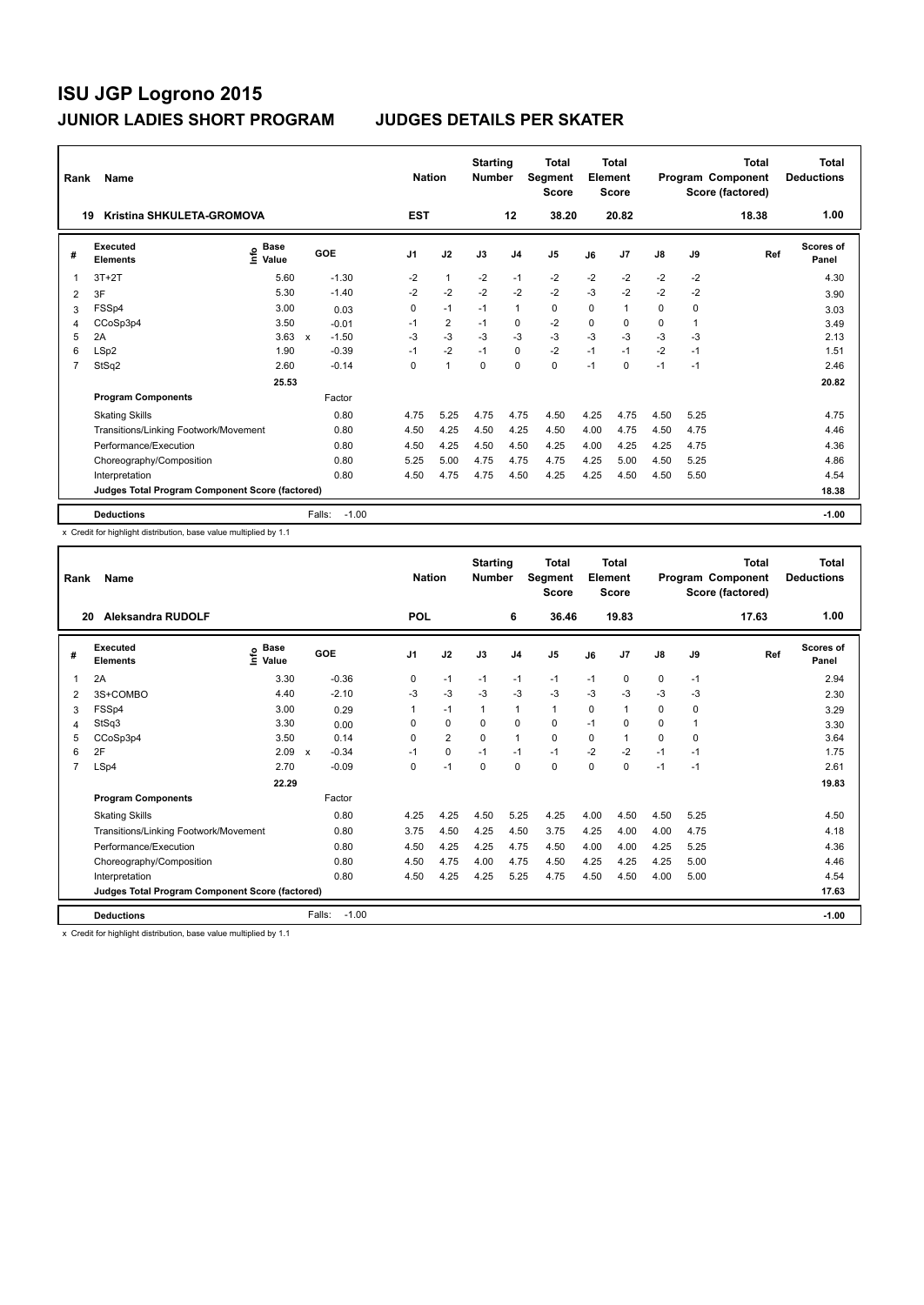| Rank           | Name                                            |                                    |                           |         |                | <b>Nation</b>  | <b>Starting</b><br><b>Number</b> |                | Total<br>Segment<br><b>Score</b> |          | <b>Total</b><br>Element<br><b>Score</b> |               |      | <b>Total</b><br>Program Component<br>Score (factored) | <b>Total</b><br><b>Deductions</b> |
|----------------|-------------------------------------------------|------------------------------------|---------------------------|---------|----------------|----------------|----------------------------------|----------------|----------------------------------|----------|-----------------------------------------|---------------|------|-------------------------------------------------------|-----------------------------------|
| 21             | Regina Andrea RODRIGUEZ LEAL                    |                                    |                           |         | <b>MEX</b>     |                |                                  | 15             | 35.89                            |          | 20.42                                   |               |      | 15.47                                                 | 0.00                              |
| #              | Executed<br><b>Elements</b>                     | <b>Base</b><br>$\frac{6}{5}$ Value | GOE                       |         | J <sub>1</sub> | J2             | J3                               | J <sub>4</sub> | J <sub>5</sub>                   | J6       | J7                                      | $\mathsf{J}8$ | J9   | Ref                                                   | Scores of<br>Panel                |
| $\mathbf 1$    | LSp3                                            | 2.40                               |                           | 0.50    | 1              | $\overline{2}$ | 1                                | $\mathbf{1}$   | $\mathbf{1}$                     | 1        | $\overline{1}$                          | 0             | 1    |                                                       | 2.90                              |
| 2              | $2Lo+2Lo$                                       | 3.60                               |                           | $-0.21$ | $-1$           | $\mathbf 0$    | $-1$                             | $-1$           | $\mathbf 0$                      | $-1$     | $-1$                                    | $-1$          | 0    |                                                       | 3.39                              |
| 3              | 2A                                              | 3.30                               |                           | $-1.00$ | $-2$           | $-1$           | $-2$                             | $-2$           | $-2$                             | $-2$     | $-2$                                    | $-2$          | $-3$ |                                                       | 2.30                              |
| 4              | FSSp4                                           | 3.00                               |                           | 0.07    | 1              | $-1$           | $\Omega$                         | $\mathbf 0$    | $\mathbf{1}$                     | $\Omega$ | 0                                       | 0             | 0    |                                                       | 3.07                              |
| 5              | StSq2                                           | 2.60                               |                           | 0.07    | $\Omega$       | $\mathbf 0$    |                                  | $\Omega$       | $\Omega$                         | $\Omega$ | 0                                       | 0             |      |                                                       | 2.67                              |
| 6              | 2F                                              | 2.09                               | $\boldsymbol{\mathsf{x}}$ | 0.21    | $\Omega$       | $\mathbf{1}$   |                                  | $\overline{1}$ | $\mathbf{1}$                     | $\Omega$ | 0                                       | $\mathbf 1$   |      |                                                       | 2.30                              |
| $\overline{7}$ | CCoSp3p4                                        | 3.50                               |                           | 0.29    | 1              | $\overline{1}$ | 1                                | $\mathbf{1}$   | $\Omega$                         | $\Omega$ | 0                                       | 0             | 1    |                                                       | 3.79                              |
|                |                                                 | 20.49                              |                           |         |                |                |                                  |                |                                  |          |                                         |               |      |                                                       | 20.42                             |
|                | <b>Program Components</b>                       |                                    |                           | Factor  |                |                |                                  |                |                                  |          |                                         |               |      |                                                       |                                   |
|                | <b>Skating Skills</b>                           |                                    |                           | 0.80    | 3.75           | 4.00           | 4.50                             | 4.00           | 3.75                             | 3.50     | 3.75                                    | 3.75          | 4.50 |                                                       | 3.93                              |
|                | Transitions/Linking Footwork/Movement           |                                    |                           | 0.80    | 3.75           | 4.00           | 4.00                             | 4.25           | 3.25                             | 3.00     | 3.50                                    | 3.00          | 4.00 |                                                       | 3.64                              |
|                | Performance/Execution                           |                                    |                           | 0.80    | 4.00           | 4.00           | 4.50                             | 4.00           | 3.75                             | 3.25     | 4.00                                    | 3.50          | 4.75 |                                                       | 3.96                              |
|                | Choreography/Composition                        |                                    |                           | 0.80    | 4.25           | 3.75           | 4.25                             | 4.00           | 3.50                             | 3.75     | 3.75                                    | 3.50          | 5.00 |                                                       | 3.89                              |
|                | Interpretation                                  |                                    |                           | 0.80    | 4.00           | 3.75           | 4.25                             | 4.25           | 3.50                             | 3.75     | 4.00                                    | 3.50          | 5.25 |                                                       | 3.93                              |
|                | Judges Total Program Component Score (factored) |                                    |                           |         |                |                |                                  |                |                                  |          |                                         |               |      |                                                       | 15.47                             |
|                | <b>Deductions</b>                               |                                    |                           |         |                |                |                                  |                |                                  |          |                                         |               |      |                                                       | 0.00                              |

x Credit for highlight distribution, base value multiplied by 1.1

| Rank           | Name                                            |         | <b>Nation</b>        | <b>Starting</b><br><b>Number</b>     |            | <b>Total</b><br>Segment<br><b>Score</b> |              | Total<br>Element<br><b>Score</b> |                |          | <b>Total</b><br>Program Component<br>Score (factored) | <b>Total</b><br><b>Deductions</b> |          |       |                    |
|----------------|-------------------------------------------------|---------|----------------------|--------------------------------------|------------|-----------------------------------------|--------------|----------------------------------|----------------|----------|-------------------------------------------------------|-----------------------------------|----------|-------|--------------------|
| 22             | <b>Julie FROETSCHER</b>                         |         |                      |                                      | <b>FRA</b> |                                         |              | 24                               | 35.55          |          | 17.71                                                 |                                   |          | 18.84 | 1.00               |
| #              | Executed<br><b>Elements</b>                     | e       | <b>Base</b><br>Value | GOE                                  | J1         | J2                                      | J3           | J <sub>4</sub>                   | J <sub>5</sub> | J6       | J <sub>7</sub>                                        | $\mathsf{J}8$                     | J9       | Ref   | Scores of<br>Panel |
|                | $3T < +2T$                                      | <<      | 2.60                 | $-0.40$                              | $-2$       | $-2$                                    | $-2$         | $-2$                             | $-1$           | $-3$     | $-2$                                                  | $-2$                              | $-2$     |       | 2.20               |
| 2              | StSq2                                           |         | 2.60                 | 0.07                                 | 0          | 0                                       | $\mathbf{1}$ | 0                                | 0              | 0        | 1                                                     | 0                                 | 0        |       | 2.67               |
| 3              | FSSp3                                           |         | 2.60                 | $-0.26$                              | $-1$       | $-1$                                    | $-2$         | $-1$                             | $-1$           | 0        | $-1$                                                  | $-1$                              | 0        |       | 2.34               |
| 4              | 3F<                                             | $\prec$ | 4.07                 | $-2.10$<br>$\boldsymbol{\mathsf{x}}$ | $-3$       | $-3$                                    | $-3$         | $-3$                             | $-3$           | $-3$     | $-3$                                                  | $-3$                              | $-3$     |       | 1.97               |
| 5              | 2A                                              |         | 3.63                 | $-0.21$<br>$\boldsymbol{\mathsf{x}}$ | $-1$       | $\Omega$                                | $\Omega$     | $-1$                             | 0              | $\Omega$ | $-1$                                                  | 0                                 | $-1$     |       | 3.42               |
| 6              | CCoSp3p3                                        |         | 3.00                 | 0.21                                 | 1          | $\mathbf{1}$                            | $\Omega$     | $\Omega$                         | $\mathbf{1}$   | $\Omega$ | $\blacktriangleleft$                                  | 0                                 | $\Omega$ |       | 3.21               |
| $\overline{7}$ | LSp2                                            |         | 1.90                 | 0.00                                 | $\Omega$   | $\mathbf{1}$                            | $\Omega$     | $\Omega$                         | $\Omega$       | 0        | 0                                                     | 0                                 | $\Omega$ |       | 1.90               |
|                |                                                 |         | 20.40                |                                      |            |                                         |              |                                  |                |          |                                                       |                                   |          |       | 17.71              |
|                | <b>Program Components</b>                       |         |                      | Factor                               |            |                                         |              |                                  |                |          |                                                       |                                   |          |       |                    |
|                | <b>Skating Skills</b>                           |         |                      | 0.80                                 | 5.00       | 5.50                                    | 4.75         | 5.00                             | 4.50           | 4.25     | 4.50                                                  | 4.50                              | 5.75     |       | 4.82               |
|                | Transitions/Linking Footwork/Movement           |         |                      | 0.80                                 | 4.50       | 4.75                                    | 4.25         | 5.25                             | 4.25           | 4.25     | 4.75                                                  | 4.00                              | 4.75     |       | 4.50               |
|                | Performance/Execution                           |         |                      | 0.80                                 | 4.50       | 4.50                                    | 4.50         | 5.00                             | 4.75           | 4.25     | 4.50                                                  | 4.00                              | 5.25     |       | 4.57               |
|                | Choreography/Composition                        |         |                      | 0.80                                 | 5.50       | 4.75                                    | 4.75         | 5.00                             | 4.50           | 4.50     | 5.00                                                  | 4.25                              | 5.00     |       | 4.79               |
|                | Interpretation                                  |         |                      | 0.80                                 | 5.00       | 4.75                                    | 5.00         | 5.25                             | 4.75           | 4.50     | 4.75                                                  | 4.25                              | 5.50     |       | 4.86               |
|                | Judges Total Program Component Score (factored) |         |                      |                                      |            |                                         |              |                                  |                |          |                                                       |                                   |          |       | 18.84              |
|                | <b>Deductions</b>                               |         |                      | Falls:<br>$-1.00$                    |            |                                         |              |                                  |                |          |                                                       |                                   |          |       | $-1.00$            |

< Under-rotated jump << Downgraded jump x Credit for highlight distribution, base value multiplied by 1.1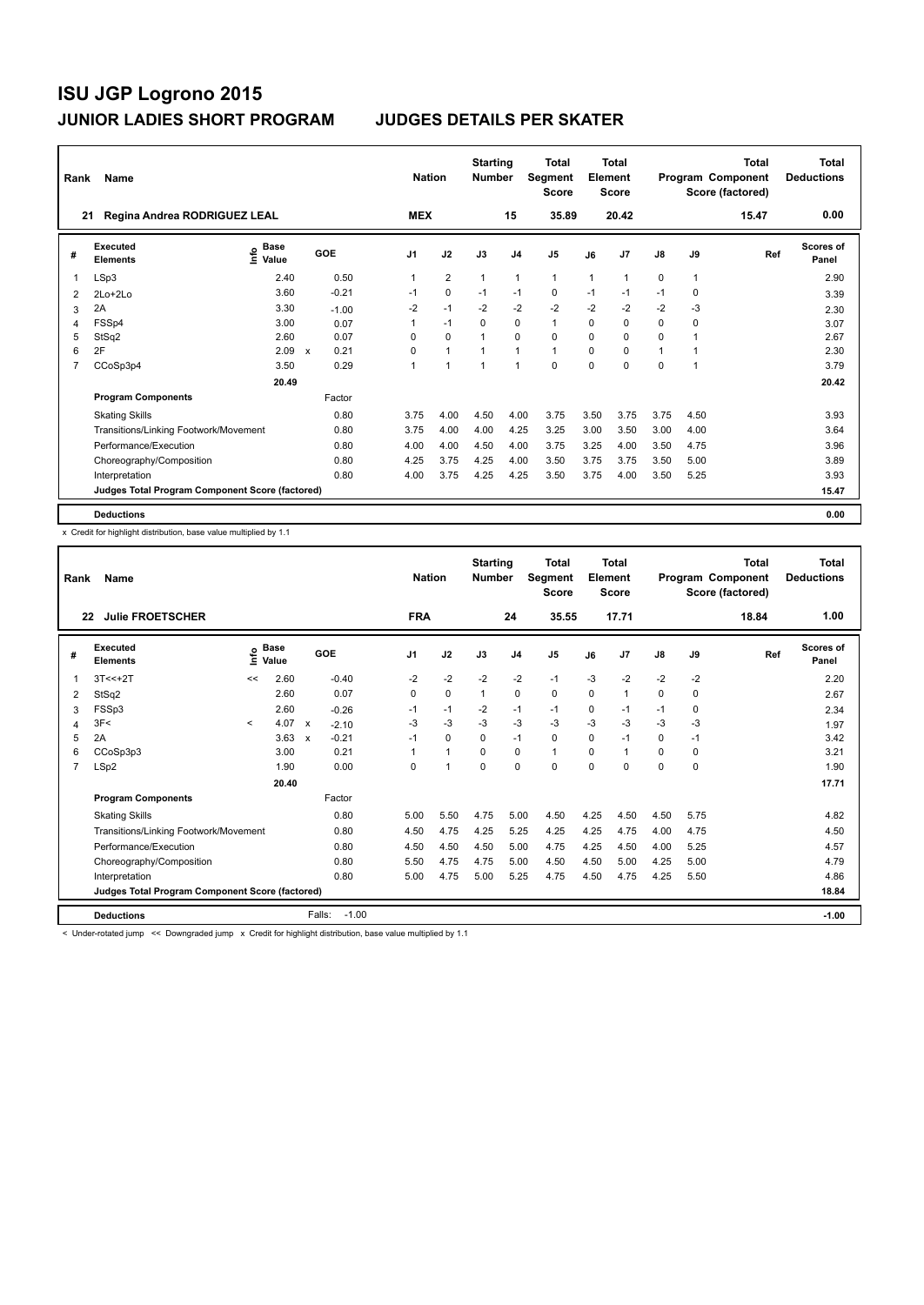| Rank | Name                                            |         |                      |              |         | <b>Nation</b>  |             | <b>Starting</b><br><b>Number</b> |                | Total<br>Segment<br><b>Score</b> |          | <b>Total</b><br>Element<br><b>Score</b> |          |      | <b>Total</b><br>Program Component<br>Score (factored) | <b>Total</b><br><b>Deductions</b> |
|------|-------------------------------------------------|---------|----------------------|--------------|---------|----------------|-------------|----------------------------------|----------------|----------------------------------|----------|-----------------------------------------|----------|------|-------------------------------------------------------|-----------------------------------|
| 23   | <b>Andrea ANLIKER</b>                           |         |                      |              |         | <b>SUI</b>     |             |                                  | $\mathbf{2}$   | 34.68                            |          | 19.27                                   |          |      | 16.41                                                 | 1.00                              |
| #    | Executed<br><b>Elements</b>                     | lnfo    | <b>Base</b><br>Value |              | GOE     | J <sub>1</sub> | J2          | J3                               | J <sub>4</sub> | J <sub>5</sub>                   | J6       | J7                                      | J8       | J9   | Ref                                                   | <b>Scores of</b><br>Panel         |
| 1    | $3T+2T$                                         |         | 5.60                 |              | $-2.10$ | $-3$           | $-3$        | $-3$                             | $-3$           | $-3$                             | $-3$     | $-3$                                    | $-3$     | $-3$ |                                                       | 3.50                              |
| 2    | 3F<                                             | $\prec$ | 3.70                 |              | $-2.10$ | $-3$           | $-3$        | $-2$                             | $-3$           | $-3$                             | $-3$     | $-3$                                    | $-3$     | $-3$ |                                                       | 1.60                              |
| 3    | CCoSp3p4                                        |         | 3.50                 |              | $-0.04$ | 0              | 0           | $\Omega$                         | $\mathbf{1}$   | $\mathbf 0$                      | $-1$     | $-1$                                    | 0        | 0    |                                                       | 3.46                              |
| 4    | 2A                                              |         | 3.63                 | $\mathsf{x}$ | 0.00    | 0              | $\Omega$    | $-1$                             | $\Omega$       | $\Omega$                         | $\Omega$ | $\Omega$                                | $\Omega$ | 0    |                                                       | 3.63                              |
| 5    | FSSp4                                           |         | 3.00                 |              | $-0.09$ | 0              | $-1$        | $\mathbf 0$                      | $\mathbf 0$    | $\mathbf 0$                      | $-1$     | 0                                       | 0        | $-1$ |                                                       | 2.91                              |
| 6    | LSp2                                            |         | 1.90                 |              | $-0.26$ | $-1$           | $-2$        | 0                                | 0              | $-1$                             | $-1$     | $-1$                                    | $-1$     | $-1$ |                                                       | 1.64                              |
| 7    | StSq2                                           |         | 2.60                 |              | $-0.07$ | 0              | $\mathbf 0$ | $-1$                             | $\mathbf 0$    | $\mathbf 0$                      | $-1$     | $\Omega$                                | 0        | 0    |                                                       | 2.53                              |
|      |                                                 |         | 23.93                |              |         |                |             |                                  |                |                                  |          |                                         |          |      |                                                       | 19.27                             |
|      | <b>Program Components</b>                       |         |                      |              | Factor  |                |             |                                  |                |                                  |          |                                         |          |      |                                                       |                                   |
|      | <b>Skating Skills</b>                           |         |                      |              | 0.80    | 4.25           | 4.00        | 4.25                             | 4.75           | 4.00                             | 3.75     | 4.50                                    | 4.50     | 5.00 |                                                       | 4.32                              |
|      | Transitions/Linking Footwork/Movement           |         |                      |              | 0.80    | 3.50           | 3.25        | 3.50                             | 4.50           | 3.75                             | 3.50     | 3.75                                    | 4.00     | 4.50 |                                                       | 3.79                              |
|      | Performance/Execution                           |         |                      |              | 0.80    | 4.25           | 3.00        | 4.00                             | 4.50           | 4.00                             | 3.75     | 4.25                                    | 4.00     | 5.00 |                                                       | 4.11                              |
|      | Choreography/Composition                        |         |                      |              | 0.80    | 4.50           | 3.50        | 3.75                             | 5.25           | 4.25                             | 4.00     | 4.00                                    | 4.25     | 5.00 |                                                       | 4.25                              |
|      | Interpretation                                  |         |                      |              | 0.80    | 4.00           | 3.75        | 4.00                             | 5.25           | 3.75                             | 3.75     | 4.00                                    | 4.00     | 4.75 |                                                       | 4.04                              |
|      | Judges Total Program Component Score (factored) |         |                      |              |         |                |             |                                  |                |                                  |          |                                         |          |      |                                                       | 16.41                             |
|      | <b>Deductions</b>                               |         |                      | Falls:       | $-1.00$ |                |             |                                  |                |                                  |          |                                         |          |      |                                                       | $-1.00$                           |

< Under-rotated jump x Credit for highlight distribution, base value multiplied by 1.1

| Rank           | Name                                            |    | <b>Nation</b>                             |                   | <b>Starting</b><br><b>Number</b> |                | <b>Total</b><br>Segment<br><b>Score</b> |                | <b>Total</b><br>Element<br><b>Score</b> |          |                | Total<br>Program Component<br>Score (factored) | <b>Total</b><br><b>Deductions</b> |       |                           |
|----------------|-------------------------------------------------|----|-------------------------------------------|-------------------|----------------------------------|----------------|-----------------------------------------|----------------|-----------------------------------------|----------|----------------|------------------------------------------------|-----------------------------------|-------|---------------------------|
| 24             | <b>Maeva GALLARDA ROSSELL</b>                   |    |                                           |                   | <b>ESP</b>                       |                |                                         | 30             | 33.96                                   |          | 18.36          |                                                |                                   | 16.60 | 1.00                      |
| #              | <b>Executed</b><br><b>Elements</b>              |    | $\frac{e}{E}$ Base<br>$\frac{E}{E}$ Value | GOE               | J1                               | J2             | J3                                      | J <sub>4</sub> | J <sub>5</sub>                          | J6       | J <sub>7</sub> | J8                                             | J9                                | Ref   | <b>Scores of</b><br>Panel |
| 1              | 2A                                              |    | 3.30                                      | $-0.50$           | $-1$                             | $-1$           | $-1$                                    | 0              | $-1$                                    | $-1$     | $-1$           | $-1$                                           | $-1$                              |       | 2.80                      |
| 2              | 3Lo<<+COMBO                                     | << | 1.80                                      | $-0.90$           | $-3$                             | $-3$           | $-3$                                    | $-3$           | $-3$                                    | $-3$     | $-3$           | $-3$                                           | -3                                |       | 0.90                      |
| 3              | FSSp4                                           |    | 3.00                                      | 0.14              | 0                                | 0              | 1                                       | 1              | $\mathbf{1}$                            | 0        | 0              | 0                                              | 0                                 |       | 3.14                      |
| 4              | 2F                                              |    | 1.90                                      | 0.13              | 0                                | $\mathbf{1}$   | $\Omega$                                | $\Omega$       | $\mathbf{1}$                            | 1        | $\Omega$       | 0                                              | 1                                 |       | 2.03                      |
| 5              | CCoSp3p4                                        |    | 3.50                                      | 0.00              | $\Omega$                         | $\mathbf{1}$   | $\Omega$                                | $\Omega$       | 0                                       | $\Omega$ | $\Omega$       | 0                                              | $\Omega$                          |       | 3.50                      |
| 6              | StSq3                                           |    | 3.30                                      | 0.00              | 0                                | 0              | $\Omega$                                | $\Omega$       | $\blacktriangleleft$                    | $\Omega$ | $\Omega$       | 0                                              | $-1$                              |       | 3.30                      |
| $\overline{7}$ | LSp3                                            |    | 2.40                                      | 0.29              |                                  | $\overline{2}$ | $\overline{ }$                          | 1              | 1                                       | $\Omega$ | $\Omega$       | 0                                              | $\Omega$                          |       | 2.69                      |
|                |                                                 |    | 19.20                                     |                   |                                  |                |                                         |                |                                         |          |                |                                                |                                   |       | 18.36                     |
|                | <b>Program Components</b>                       |    |                                           | Factor            |                                  |                |                                         |                |                                         |          |                |                                                |                                   |       |                           |
|                | <b>Skating Skills</b>                           |    |                                           | 0.80              | 3.75                             | 3.75           | 4.25                                    | 4.50           | 4.75                                    | 3.75     | 4.00           | 3.75                                           | 4.75                              |       | 4.11                      |
|                | Transitions/Linking Footwork/Movement           |    |                                           | 0.80              | 3.50                             | 4.00           | 4.00                                    | 4.50           | 4.25                                    | 3.50     | 3.75           | 3.25                                           | 4.75                              |       | 3.93                      |
|                | Performance/Execution                           |    |                                           | 0.80              | 4.00                             | 4.00           | 4.00                                    | 4.75           | 4.50                                    | 3.50     | 4.00           | 3.75                                           | 5.00                              |       | 4.14                      |
|                | Choreography/Composition                        |    |                                           | 0.80              | 4.25                             | 4.50           | 3.75                                    | 5.00           | 4.75                                    | 3.50     | 3.75           | 3.25                                           | 5.25                              |       | 4.21                      |
|                | Interpretation                                  |    |                                           | 0.80              | 4.25                             | 4.25           | 4.25                                    | 5.00           | 5.00                                    | 3.50     | 4.25           | 3.50                                           | 5.25                              |       | 4.36                      |
|                | Judges Total Program Component Score (factored) |    |                                           |                   |                                  |                |                                         |                |                                         |          |                |                                                |                                   |       | 16.60                     |
|                | <b>Deductions</b>                               |    |                                           | Falls:<br>$-1.00$ |                                  |                |                                         |                |                                         |          |                |                                                |                                   |       | $-1.00$                   |

<< Downgraded jump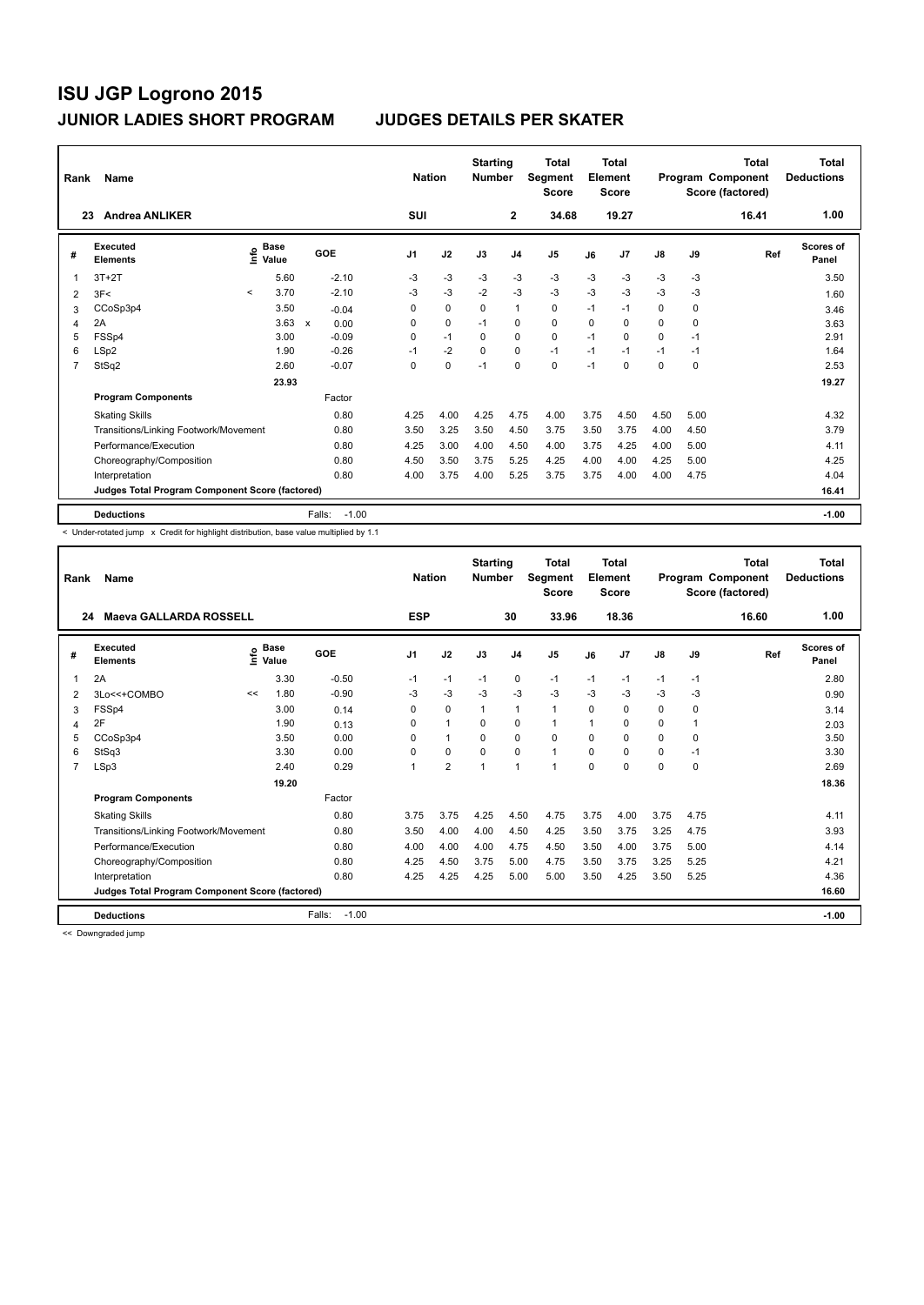| Rank | Name                                            |         |                                             |             |                   | <b>Nation</b>  |                | <b>Starting</b><br><b>Number</b> |                | <b>Total</b><br>Segment<br><b>Score</b> |          | <b>Total</b><br>Element<br><b>Score</b> |              |                | <b>Total</b><br>Program Component<br>Score (factored) | <b>Total</b><br><b>Deductions</b> |
|------|-------------------------------------------------|---------|---------------------------------------------|-------------|-------------------|----------------|----------------|----------------------------------|----------------|-----------------------------------------|----------|-----------------------------------------|--------------|----------------|-------------------------------------------------------|-----------------------------------|
| 25   | <b>Deimante KIZALAITE</b>                       |         |                                             |             |                   | <b>LTU</b>     |                |                                  | 25             | 33.18                                   |          | 18.56                                   |              |                | 16.62                                                 | 2.00                              |
| #    | Executed<br><b>Elements</b>                     |         | <b>Base</b><br>e <sup>Base</sup><br>⊆ Value |             | GOE               | J <sub>1</sub> | J2             | J3                               | J <sub>4</sub> | J <sub>5</sub>                          | J6       | J <sub>7</sub>                          | J8           | J9             | Ref                                                   | <b>Scores of</b><br>Panel         |
| 1    | 3Lz+COMBO                                       |         | 6.00                                        |             | $-2.10$           | -3             | $-3$           | $-3$                             | $-3$           | $-3$                                    | $-3$     | $-3$                                    | $-3$         | -3             |                                                       | 3.90                              |
| 2    | FSSp3                                           |         | 2.60                                        |             | $-0.04$           | $\Omega$       | $\Omega$       | $\Omega$                         | $\Omega$       | 0                                       | $\Omega$ | $-1$                                    | $-1$         | 0              |                                                       | 2.56                              |
| 3    | 2F                                              |         | 1.90                                        |             | $-0.34$           | $-1$           | $-2$           | $\Omega$                         | $-2$           | $\Omega$                                | $-2$     | $-1$                                    | $-1$         | $-1$           |                                                       | 1.56                              |
| 4    | CCoSp3p4                                        |         | 3.50                                        |             | 0.14              |                | 0              | $\overline{1}$                   | 0              | $\mathbf{1}$                            | $\Omega$ | 0                                       | 0            | $\Omega$       |                                                       | 3.64                              |
| 5    | StSq2                                           |         | 2.60                                        |             | 0.00              | 0              | $-1$           | $\Omega$                         | $\mathbf 0$    | $\mathbf{1}$                            | $\Omega$ | 0                                       | 0            | $\Omega$       |                                                       | 2.60                              |
| 6    | 2A<                                             | $\prec$ | 2.53                                        | $\mathbf x$ | $-1.50$           | $-3$           | $-3$           | $-3$                             | $-3$           | $-3$                                    | $-3$     | $-3$                                    | $-3$         | $-3$           |                                                       | 1.03                              |
| 7    | LSp4                                            |         | 2.70                                        |             | 0.57              | 1              | $\overline{2}$ | $\overline{2}$                   | $\mathbf{1}$   | $\mathbf{1}$                            | 0        | $\overline{1}$                          | $\mathbf{1}$ | $\overline{1}$ |                                                       | 3.27                              |
|      |                                                 |         | 21.83                                       |             |                   |                |                |                                  |                |                                         |          |                                         |              |                |                                                       | 18.56                             |
|      | <b>Program Components</b>                       |         |                                             |             | Factor            |                |                |                                  |                |                                         |          |                                         |              |                |                                                       |                                   |
|      | <b>Skating Skills</b>                           |         |                                             |             | 0.80              | 4.50           | 3.75           | 4.75                             | 4.50           | 4.50                                    | 4.00     | 4.75                                    | 4.00         | 4.50           |                                                       | 4.39                              |
|      | Transitions/Linking Footwork/Movement           |         |                                             |             | 0.80              | 4.00           | 2.75           | 4.25                             | 4.00           | 4.25                                    | 3.75     | 4.00                                    | 3.50         | 4.50           |                                                       | 3.96                              |
|      | Performance/Execution                           |         |                                             |             | 0.80              | 3.75           | 2.75           | 4.25                             | 4.00           | 4.25                                    | 4.00     | 4.00                                    | 3.50         | 4.50           |                                                       | 3.96                              |
|      | Choreography/Composition                        |         |                                             |             | 0.80              | 4.50           | 3.25           | 4.50                             | 4.50           | 4.75                                    | 4.25     | 4.25                                    | 3.50         | 5.00           |                                                       | 4.32                              |
|      | Interpretation                                  |         |                                             |             | 0.80              | 4.25           | 3.00           | 4.25                             | 4.00           | 4.50                                    | 4.00     | 4.25                                    | 3.75         | 5.25           |                                                       | 4.14                              |
|      | Judges Total Program Component Score (factored) |         |                                             |             |                   |                |                |                                  |                |                                         |          |                                         |              |                |                                                       | 16.62                             |
|      | <b>Deductions</b>                               |         |                                             |             | $-2.00$<br>Falls: |                |                |                                  |                |                                         |          |                                         |              |                |                                                       | $-2.00$                           |

< Under-rotated jump x Credit for highlight distribution, base value multiplied by 1.1 ! Not clear edge

| Rank | Name                                            |    |                                  |                           |         | <b>Nation</b> |              | <b>Starting</b><br><b>Number</b> |                | Total<br>Segment<br><b>Score</b> |          | <b>Total</b><br>Element<br><b>Score</b> |               |          | <b>Total</b><br>Program Component<br>Score (factored) | <b>Total</b><br><b>Deductions</b> |
|------|-------------------------------------------------|----|----------------------------------|---------------------------|---------|---------------|--------------|----------------------------------|----------------|----------------------------------|----------|-----------------------------------------|---------------|----------|-------------------------------------------------------|-----------------------------------|
| 26   | <b>Maria MARTINEZ GARCIA</b>                    |    |                                  |                           |         | <b>ESP</b>    |              |                                  | 32             | 31.16                            |          | 16.04                                   |               |          | 15.12                                                 | 0.00                              |
| #    | <b>Executed</b><br><b>Elements</b>              |    | <b>Base</b><br>e Base<br>⊆ Value | GOE                       |         | J1            | J2           | J3                               | J <sub>4</sub> | J <sub>5</sub>                   | J6       | J7                                      | $\mathsf{J}8$ | J9       | Ref                                                   | <b>Scores of</b><br>Panel         |
| 1    | 2A                                              |    | 3.30                             |                           | 0.00    | 0             | $-1$         | $\mathbf 0$                      | $\mathbf 0$    | $\mathbf{1}$                     | 0        | 0                                       | 0             | 0        |                                                       | 3.30                              |
| 2    | 3S<<+COMBO                                      | << | 1.30                             |                           | $-0.60$ | -3            | $-3$         | -3                               | $-3$           | $-3$                             | $-3$     | $-3$                                    | $-3$          | -3       |                                                       | 0.70                              |
| 3    | CCoSp3p3                                        |    | 3.00                             |                           | 0.00    | 0             | $\mathbf{1}$ | $\mathbf 0$                      | $\mathbf 0$    | $\mathbf 0$                      | $\Omega$ | $\Omega$                                | $\mathbf 0$   | 0        |                                                       | 3.00                              |
| 4    | 2F                                              |    | 2.09                             | $\boldsymbol{\mathsf{x}}$ | $-0.30$ | $-1$          | $-1$         | $-1$                             | $-1$           | $\mathbf 0$                      | $-2$     | $-1$                                    | $-1$          | $-1$     |                                                       | 1.79                              |
| 5    | FSSp3                                           |    | 2.60                             |                           | $-0.17$ | $\Omega$      | 0            | $-1$                             | 0              | $-1$                             | $\Omega$ | $-1$                                    | $-1$          | $-1$     |                                                       | 2.43                              |
| 6    | StSq2                                           |    | 2.60                             |                           | $-0.14$ | $-1$          | $-1$         | 0                                | $\mathbf 0$    | $\mathbf 0$                      | $\Omega$ | $\Omega$                                | $-1$          | 0        |                                                       | 2.46                              |
| 7    | LSp3                                            |    | 2.40                             |                           | $-0.04$ | $\Omega$      | $\mathbf{1}$ | $-1$                             | $\Omega$       | $\Omega$                         | $\Omega$ | $\Omega$                                | $-1$          | $\Omega$ |                                                       | 2.36                              |
|      |                                                 |    | 17.29                            |                           |         |               |              |                                  |                |                                  |          |                                         |               |          |                                                       | 16.04                             |
|      | <b>Program Components</b>                       |    |                                  |                           | Factor  |               |              |                                  |                |                                  |          |                                         |               |          |                                                       |                                   |
|      | <b>Skating Skills</b>                           |    |                                  |                           | 0.80    | 3.50          | 3.75         | 3.75                             | 4.50           | 4.50                             | 3.50     | 4.00                                    | 3.50          | 4.75     |                                                       | 3.93                              |
|      | Transitions/Linking Footwork/Movement           |    |                                  |                           | 0.80    | 3.50          | 3.75         | 3.25                             | 4.25           | 3.75                             | 3.25     | 3.75                                    | 3.00          | 3.75     |                                                       | 3.57                              |
|      | Performance/Execution                           |    |                                  |                           | 0.80    | 3.75          | 3.50         | 3.50                             | 4.25           | 4.25                             | 3.50     | 4.00                                    | 3.25          | 5.25     |                                                       | 3.82                              |
|      | Choreography/Composition                        |    |                                  |                           | 0.80    | 3.75          | 3.50         | 3.75                             | 4.75           | 4.50                             | 3.25     | 3.50                                    | 3.00          | 5.00     |                                                       | 3.86                              |
|      | Interpretation                                  |    |                                  |                           | 0.80    | 3.25          | 3.25         | 3.50                             | 4.25           | 4.50                             | 3.50     | 3.75                                    | 3.00          | 4.75     |                                                       | 3.71                              |
|      | Judges Total Program Component Score (factored) |    |                                  |                           |         |               |              |                                  |                |                                  |          |                                         |               |          |                                                       | 15.12                             |
|      | <b>Deductions</b>                               |    |                                  |                           |         |               |              |                                  |                |                                  |          |                                         |               |          |                                                       | 0.00                              |

<< Downgraded jump x Credit for highlight distribution, base value multiplied by 1.1 ! Not clear edge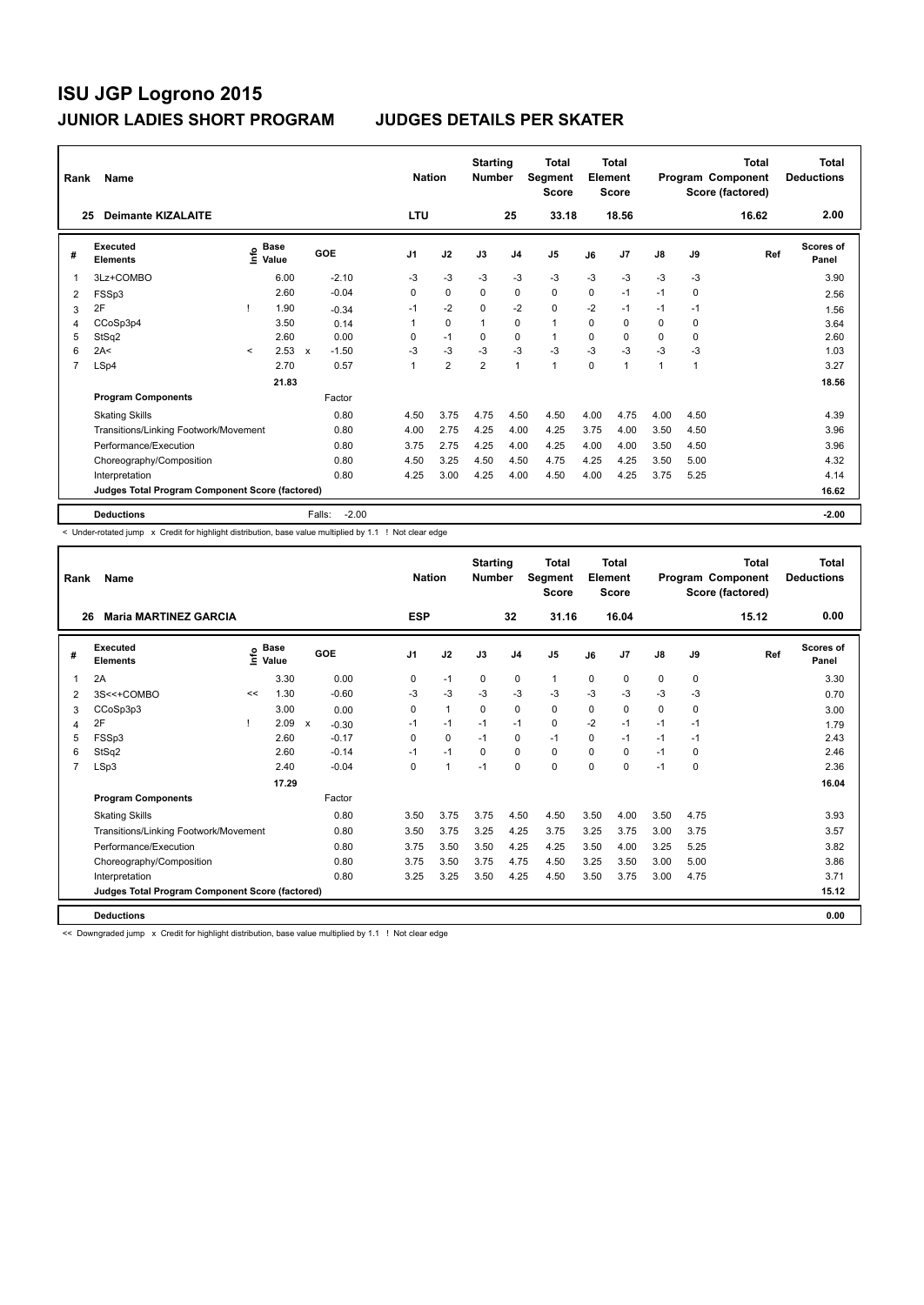| Rank | Name                                            |         |                      |              |         | <b>Nation</b>  |                | <b>Starting</b><br><b>Number</b> |                | <b>Total</b><br>Segment<br><b>Score</b> |          | <b>Total</b><br>Element<br><b>Score</b> |          |      | <b>Total</b><br>Program Component<br>Score (factored) | <b>Total</b><br><b>Deductions</b> |
|------|-------------------------------------------------|---------|----------------------|--------------|---------|----------------|----------------|----------------------------------|----------------|-----------------------------------------|----------|-----------------------------------------|----------|------|-------------------------------------------------------|-----------------------------------|
| 27   | Darija SHATIBELKO                               |         |                      |              |         | LAT            |                |                                  | 14             | 29.82                                   |          | 14.99                                   |          |      | 16.83                                                 | 2.00                              |
| #    | Executed<br><b>Elements</b>                     | ١nfo    | <b>Base</b><br>Value |              | GOE     | J <sub>1</sub> | J2             | J3                               | J <sub>4</sub> | J <sub>5</sub>                          | J6       | J7                                      | J8       | J9   | Ref                                                   | <b>Scores of</b><br>Panel         |
| 1    | 3T<+COMBO                                       | $\prec$ | 3.00                 |              | $-2.10$ | $-3$           | $-3$           | $-3$                             | $-3$           | $-3$                                    | $-3$     | $-3$                                    | $-3$     | $-3$ |                                                       | 0.90                              |
| 2    | 2A<                                             | $\prec$ | 2.30                 |              | $-1.50$ | $-3$           | $-3$           | $-3$                             | $-3$           | $-3$                                    | $-3$     | $-3$                                    | $-3$     | $-3$ |                                                       | 0.80                              |
| 3    | FSSp2V                                          |         | 1.60                 |              | $-0.30$ | $-1$           | $-2$           | $\Omega$                         | $\mathbf 0$    | $-2$                                    | $-1$     | $-2$                                    | 0        | $-1$ |                                                       | 1.30                              |
| 4    | 2F                                              |         | 2.09                 | $\mathsf{x}$ | 0.09    | 0              | $\mathbf{1}$   | $\mathbf{1}$                     | $\mathbf{1}$   | $\Omega$                                | $\Omega$ | $\Omega$                                | $\Omega$ | 0    |                                                       | 2.18                              |
| 5    | CCoSp3p4                                        |         | 3.50                 |              | $-0.04$ | 0              | $-1$           | $\Omega$                         | $\mathbf 0$    | $\mathbf 0$                             | $\Omega$ | 0                                       | 0        | $-1$ |                                                       | 3.46                              |
| 6    | LSp4                                            |         | 2.70                 |              | 0.21    | 0              | $\overline{1}$ | $\mathbf{1}$                     | $\mathbf{1}$   | $\mathbf{1}$                            | $\Omega$ | $\Omega$                                | $\Omega$ | 0    |                                                       | 2.91                              |
| 7    | StSq3                                           |         | 3.30                 |              | 0.14    | 0              | $\overline{1}$ | $\overline{1}$                   | $\mathbf 0$    | $\overline{1}$                          | $\Omega$ | $\Omega$                                | 0        | 0    |                                                       | 3.44                              |
|      |                                                 |         | 18.49                |              |         |                |                |                                  |                |                                         |          |                                         |          |      |                                                       | 14.99                             |
|      | <b>Program Components</b>                       |         |                      |              | Factor  |                |                |                                  |                |                                         |          |                                         |          |      |                                                       |                                   |
|      | <b>Skating Skills</b>                           |         |                      |              | 0.80    | 3.50           | 4.50           | 4.50                             | 4.50           | 3.50                                    | 4.25     | 4.50                                    | 4.00     | 4.75 |                                                       | 4.25                              |
|      | Transitions/Linking Footwork/Movement           |         |                      |              | 0.80    | 3.75           | 4.25           | 4.25                             | 4.50           | 3.00                                    | 4.25     | 4.00                                    | 3.50     | 4.50 |                                                       | 4.07                              |
|      | Performance/Execution                           |         |                      |              | 0.80    | 3.75           | 4.50           | 4.00                             | 4.25           | 3.25                                    | 4.00     | 4.00                                    | 3.75     | 4.75 |                                                       | 4.04                              |
|      | Choreography/Composition                        |         |                      |              | 0.80    | 4.50           | 5.00           | 4.50                             | 4.75           | 3.75                                    | 4.25     | 4.00                                    | 3.75     | 5.75 |                                                       | 4.39                              |
|      | Interpretation                                  |         |                      |              | 0.80    | 4.00           | 4.50           | 4.25                             | 4.75           | 3.50                                    | 4.25     | 4.25                                    | 4.00     | 5.50 |                                                       | 4.29                              |
|      | Judges Total Program Component Score (factored) |         |                      |              |         |                |                |                                  |                |                                         |          |                                         |          |      |                                                       | 16.83                             |
|      | <b>Deductions</b>                               |         |                      | Falls:       | $-2.00$ |                |                |                                  |                |                                         |          |                                         |          |      |                                                       | $-2.00$                           |

< Under-rotated jump x Credit for highlight distribution, base value multiplied by 1.1

| Rank | Name                                            |                          |                                           |              |         |            | <b>Nation</b> | <b>Starting</b><br><b>Number</b> |                | <b>Total</b><br>Segment<br><b>Score</b> |      | <b>Total</b><br>Element<br><b>Score</b> |               |      | <b>Total</b><br>Program Component<br>Score (factored) | <b>Total</b><br><b>Deductions</b> |
|------|-------------------------------------------------|--------------------------|-------------------------------------------|--------------|---------|------------|---------------|----------------------------------|----------------|-----------------------------------------|------|-----------------------------------------|---------------|------|-------------------------------------------------------|-----------------------------------|
| 28   | Gabriella VINOKUR                               |                          |                                           |              |         | <b>ISR</b> |               |                                  | 28             | 29.45                                   |      | 13.89                                   |               |      | 15.56                                                 | 0.00                              |
| #    | Executed<br><b>Elements</b>                     |                          | $\frac{e}{E}$ Base<br>$\frac{e}{E}$ Value |              | GOE     | J1         | J2            | J3                               | J <sub>4</sub> | J5                                      | J6   | J <sub>7</sub>                          | $\mathsf{J}8$ | J9   | Ref                                                   | <b>Scores of</b><br>Panel         |
| 1    | 2F                                              |                          | 1.90                                      |              | 0.00    | 0          | $\mathbf 0$   | $\mathbf 0$                      | $\mathbf 0$    | $\mathbf{1}$                            | 0    | 0                                       | 0             | 0    |                                                       | 1.90                              |
| 2    | 3S<<+COMBO                                      | <<                       | 1.30                                      |              | $-0.60$ | -3         | $-3$          | $-3$                             | $-3$           | $-3$                                    | $-3$ | $-3$                                    | $-3$          | $-3$ |                                                       | 0.70                              |
| 3    | FSSp2                                           |                          | 2.30                                      |              | $-0.39$ | $-1$       | $-1$          | $-1$                             | $-2$           | $-2$                                    | 0    | $-2$                                    | $-1$          | $-1$ |                                                       | 1.91                              |
| 4    | StSq2                                           |                          | 2.60                                      |              | $-0.29$ | $-1$       | $-1$          | $\Omega$                         | $\Omega$       | $\mathbf 0$                             | $-1$ | $\Omega$                                | $-1$          | $-1$ |                                                       | 2.31                              |
| 5    | LSp3                                            |                          | 2.40                                      |              | $-0.13$ | $\Omega$   | $-2$          | $\Omega$                         | $-1$           | $-1$                                    | 0    | 0                                       | 0             | $-1$ |                                                       | 2.27                              |
| 6    | 2A<                                             | $\overline{\phantom{a}}$ | 2.53                                      | $\mathsf{x}$ | $-0.64$ | $-1$       | $-1$          | $-2$                             | $-1$           | $-1$                                    | -3   | $-1$                                    | $-1$          | $-2$ |                                                       | 1.89                              |
| 7    | CCoSp3p3                                        |                          | 3.00                                      |              | $-0.09$ | $\Omega$   | $-1$          | $\Omega$                         | $\Omega$       | $\Omega$                                | 0    | $\Omega$                                | $-1$          | $-1$ |                                                       | 2.91                              |
|      |                                                 |                          | 16.03                                     |              |         |            |               |                                  |                |                                         |      |                                         |               |      |                                                       | 13.89                             |
|      | <b>Program Components</b>                       |                          |                                           |              | Factor  |            |               |                                  |                |                                         |      |                                         |               |      |                                                       |                                   |
|      | <b>Skating Skills</b>                           |                          |                                           |              | 0.80    | 3.50       | 3.25          | 4.25                             | 3.75           | 4.50                                    | 4.00 | 4.00                                    | 3.75          | 4.75 |                                                       | 3.96                              |
|      | Transitions/Linking Footwork/Movement           |                          |                                           |              | 0.80    | 3.50       | 3.00          | 3.75                             | 4.00           | 4.00                                    | 3.75 | 3.25                                    | 3.50          | 4.50 |                                                       | 3.68                              |
|      | Performance/Execution                           |                          |                                           |              | 0.80    | 4.00       | 3.25          | 4.00                             | 3.75           | 4.50                                    | 4.00 | 3.50                                    | 3.75          | 4.50 |                                                       | 3.93                              |
|      | Choreography/Composition                        |                          |                                           |              | 0.80    | 4.00       | 3.50          | 3.75                             | 4.25           | 4.50                                    | 4.50 | 3.50                                    | 3.50          | 5.50 |                                                       | 4.00                              |
|      | Interpretation                                  |                          |                                           |              | 0.80    | 3.75       | 3.50          | 4.00                             | 3.75           | 4.25                                    | 4.00 | 3.75                                    | 3.75          | 5.25 |                                                       | 3.89                              |
|      | Judges Total Program Component Score (factored) |                          |                                           |              |         |            |               |                                  |                |                                         |      |                                         |               |      |                                                       | 15.56                             |
|      | <b>Deductions</b>                               |                          |                                           |              |         |            |               |                                  |                |                                         |      |                                         |               |      |                                                       | 0.00                              |

< Under-rotated jump << Downgraded jump x Credit for highlight distribution, base value multiplied by 1.1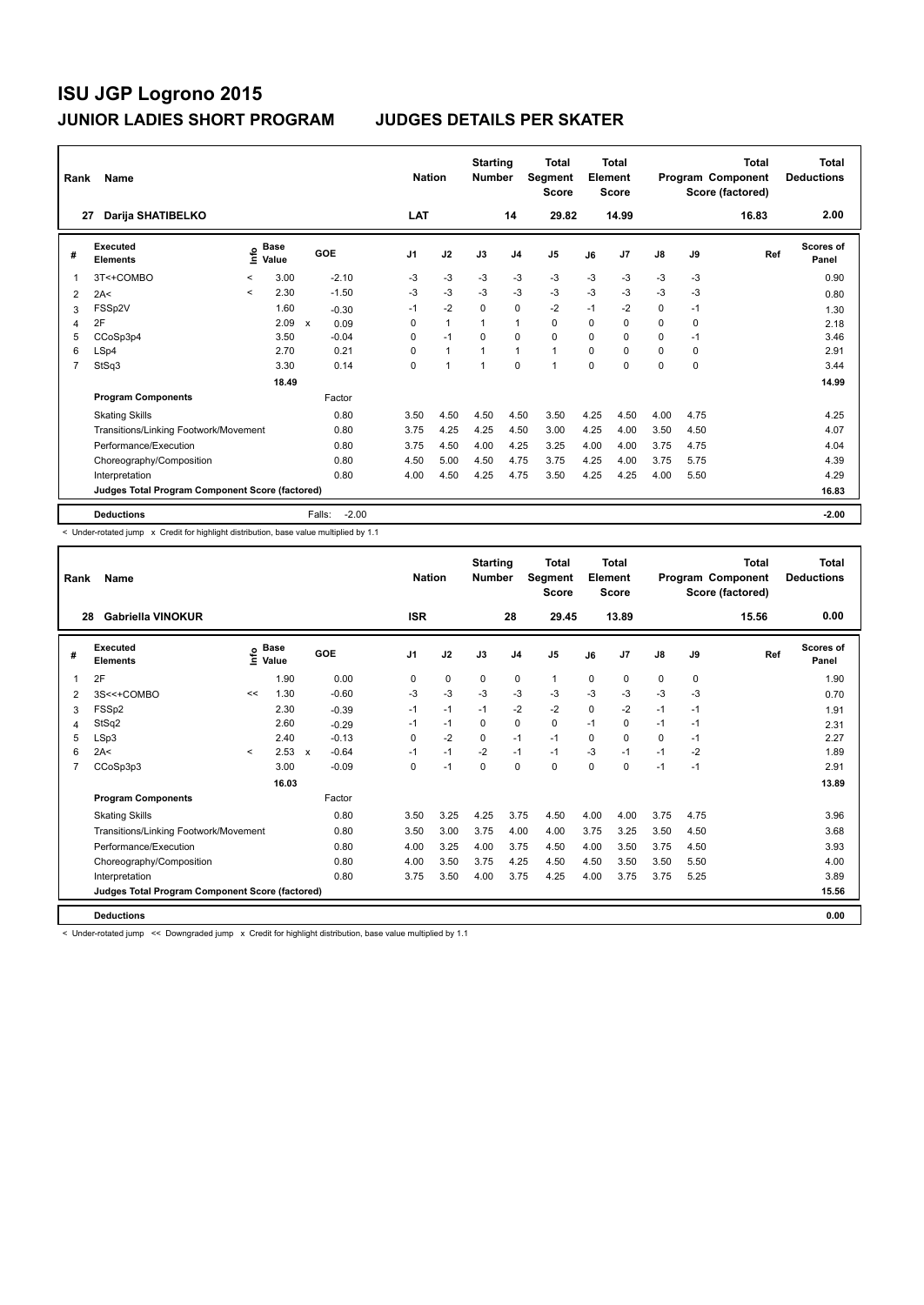| Rank           | Name                                            |                          |                      |              |         | <b>Nation</b>  |              | <b>Starting</b><br><b>Number</b> |                | Total<br>Segment<br><b>Score</b> |          | <b>Total</b><br>Element<br><b>Score</b> |               |      | <b>Total</b><br>Program Component<br>Score (factored) | Total<br><b>Deductions</b> |
|----------------|-------------------------------------------------|--------------------------|----------------------|--------------|---------|----------------|--------------|----------------------------------|----------------|----------------------------------|----------|-----------------------------------------|---------------|------|-------------------------------------------------------|----------------------------|
|                | <b>Tania MARGARIDO</b><br>29                    |                          |                      |              |         | <b>AND</b>     |              |                                  | 8              | 27.38                            |          | 14.27                                   |               |      | 13.11                                                 | 0.00                       |
| #              | <b>Executed</b><br><b>Elements</b>              | ١nfo                     | <b>Base</b><br>Value | GOE          |         | J <sub>1</sub> | J2           | J3                               | J <sub>4</sub> | J <sub>5</sub>                   | J6       | J <sub>7</sub>                          | $\mathsf{J}8$ | J9   | Ref                                                   | <b>Scores of</b><br>Panel  |
|                | $2$ Lze $+2$ T                                  | e                        | 2.80                 |              | $-0.86$ | -3             | $-2$         | $-3$                             | $-3$           | $-2$                             | $-3$     | $-3$                                    | $-3$          | $-3$ |                                                       | 1.94                       |
| 2              | FSSp3                                           |                          | 2.60                 |              | $-0.26$ | 0              | $\mathbf{1}$ | $-1$                             | $-1$           | $-1$                             | $-2$     | $-1$                                    | $-1$          | $-1$ |                                                       | 2.34                       |
| 3              | 2A<                                             | $\overline{\phantom{a}}$ | 2.30                 |              | $-1.00$ | $-2$           | $-2$         | $-2$                             | $-1$           | $-2$                             | $-3$     | $-2$                                    | $-2$          | $-2$ |                                                       | 1.30                       |
| 4              | CCoSp3p3                                        |                          | 3.00                 |              | $-0.21$ | $-1$           | $-2$         | $\Omega$                         | 0              | $-1$                             | $-1$     | 0                                       | $-1$          | $-1$ |                                                       | 2.79                       |
| 5              | 2F                                              |                          | 2.09                 | $\mathbf{x}$ | 0.00    | 0              | $\mathbf 0$  | 0                                | 0              | 0                                | $\Omega$ | 0                                       | 0             | 0    |                                                       | 2.09                       |
| 6              | LSp3                                            |                          | 2.40                 |              | $-0.30$ | $-1$           | $-2$         | $-1$                             | $-2$           | $-1$                             | $\Omega$ | $-1$                                    | $-1$          | 0    |                                                       | 2.10                       |
| $\overline{7}$ | StSq1                                           |                          | 1.80                 |              | $-0.09$ | 0              | $\mathbf 0$  | 0                                | $\Omega$       | 0                                | $-1$     | 0                                       | $-1$          | $-1$ |                                                       | 1.71                       |
|                |                                                 |                          | 16.99                |              |         |                |              |                                  |                |                                  |          |                                         |               |      |                                                       | 14.27                      |
|                | <b>Program Components</b>                       |                          |                      |              | Factor  |                |              |                                  |                |                                  |          |                                         |               |      |                                                       |                            |
|                | <b>Skating Skills</b>                           |                          |                      |              | 0.80    | 3.50           | 3.00         | 3.25                             | 4.25           | 3.50                             | 3.00     | 3.75                                    | 3.25          | 3.50 |                                                       | 3.39                       |
|                | Transitions/Linking Footwork/Movement           |                          |                      |              | 0.80    | 3.25           | 1.50         | 3.00                             | 3.50           | 3.00                             | 2.75     | 3.25                                    | 2.75          | 3.00 |                                                       | 3.00                       |
|                | Performance/Execution                           |                          |                      |              | 0.80    | 3.75           | 2.00         | 3.50                             | 3.75           | 3.25                             | 3.00     | 3.50                                    | 3.00          | 3.50 |                                                       | 3.36                       |
|                | Choreography/Composition                        |                          |                      |              | 0.80    | 3.75           | 2.00         | 3.50                             | 4.25           | 3.50                             | 3.25     | 3.25                                    | 3.00          | 4.25 |                                                       | 3.50                       |
|                | Interpretation                                  |                          |                      |              | 0.80    | 3.25           | 1.75         | 3.25                             | 4.00           | 3.00                             | 3.00     | 3.00                                    | 2.75          | 3.75 |                                                       | 3.14                       |
|                | Judges Total Program Component Score (factored) |                          |                      |              |         |                |              |                                  |                |                                  |          |                                         |               |      |                                                       | 13.11                      |
|                | <b>Deductions</b>                               |                          |                      |              |         |                |              |                                  |                |                                  |          |                                         |               |      |                                                       | 0.00                       |

< Under-rotated jump x Credit for highlight distribution, base value multiplied by 1.1 e Wrong edge

| Rank           | Name<br><b>Karen GHEBBARI</b>                   |               |                      |         | <b>Nation</b>  |             | <b>Starting</b><br><b>Number</b> |                | <b>Total</b><br>Segment<br><b>Score</b> |          | <b>Total</b><br>Element<br><b>Score</b> |               |      | <b>Total</b><br>Program Component<br>Score (factored) | <b>Total</b><br><b>Deductions</b><br>0.00 |
|----------------|-------------------------------------------------|---------------|----------------------|---------|----------------|-------------|----------------------------------|----------------|-----------------------------------------|----------|-----------------------------------------|---------------|------|-------------------------------------------------------|-------------------------------------------|
| 30             |                                                 |               |                      |         | <b>MAR</b>     |             |                                  | 29             | 26.74                                   |          | 13.17                                   |               |      | 13.57                                                 |                                           |
| #              | <b>Executed</b><br><b>Elements</b>              | $\circ$<br>Ĭ. | <b>Base</b><br>Value | GOE     | J <sub>1</sub> | J2          | J3                               | J <sub>4</sub> | J <sub>5</sub>                          | J6       | J7                                      | $\mathsf{J}8$ | J9   | Ref                                                   | <b>Scores of</b><br>Panel                 |
| 1              | 2A<<                                            | <<            | 1.10                 | $-0.57$ | -3             | $-3$        | -3                               | $-2$           | $-2$                                    | $-3$     | $-3$                                    | $-3$          | $-3$ |                                                       | 0.53                                      |
| 2              | 2F                                              |               | 1.90                 | 0.00    | 0              | $\pmb{0}$   | $\Omega$                         | 0              | $\mathbf 0$                             | $\Omega$ | 0                                       | $\mathbf 0$   | $-1$ |                                                       | 1.90                                      |
| 3              | FSSp3V                                          |               | 1.80                 | $-0.47$ | $-1$           | $-2$        | $-1$                             | $-2$           | $-2$                                    | $-2$     | $-1$                                    | $-1$          | $-2$ |                                                       | 1.33                                      |
| 4              | $2Lo+2T$                                        |               | 3.10                 | 0.00    | 0              | $\mathbf 0$ | 0                                | 0              | $\mathbf 0$                             | 0        | 0                                       | 0             | 0    |                                                       | 3.10                                      |
| 5              | StSq2                                           |               | 2.60                 | $-0.36$ | $-1$           | $-2$        | $-1$                             | 0              | $\mathbf 0$                             | $\Omega$ | $-2$                                    | $-1$          | 0    |                                                       | 2.24                                      |
| 6              | LSp1                                            |               | 1.50                 | $-0.30$ | $-1$           | $-1$        | $-1$                             | $-1$           | $-2$                                    | $-1$     | $-1$                                    | $-1$          | $-1$ |                                                       | 1.20                                      |
| $\overline{7}$ | CCoSp3p3                                        |               | 3.00                 | $-0.13$ | 0              | $-1$        | $\mathbf 0$                      | 0              | $-1$                                    | $-1$     | $-1$                                    | $\mathbf 0$   | 0    |                                                       | 2.87                                      |
|                |                                                 |               | 15.00                |         |                |             |                                  |                |                                         |          |                                         |               |      |                                                       | 13.17                                     |
|                | <b>Program Components</b>                       |               |                      | Factor  |                |             |                                  |                |                                         |          |                                         |               |      |                                                       |                                           |
|                | <b>Skating Skills</b>                           |               |                      | 0.80    | 3.25           | 2.50        | 3.25                             | 3.75           | 3.75                                    | 3.50     | 3.25                                    | 3.50          | 3.50 |                                                       | 3.43                                      |
|                | Transitions/Linking Footwork/Movement           |               |                      | 0.80    | 3.25           | 1.75        | 3.00                             | 3.50           | 3.50                                    | 3.25     | 2.75                                    | 3.00          | 3.50 |                                                       | 3.18                                      |
|                | Performance/Execution                           |               |                      | 0.80    | 3.50           | 1.75        | 3.50                             | 3.50           | 3.25                                    | 3.25     | 3.00                                    | 3.50          | 3.50 |                                                       | 3.36                                      |
|                | Choreography/Composition                        |               |                      | 0.80    | 3.75           | 2.50        | 3.25                             | 4.00           | 3.75                                    | 3.75     | 3.25                                    | 3.25          | 4.00 |                                                       | 3.57                                      |
|                | Interpretation                                  |               |                      | 0.80    | 3.25           | 2.00        | 3.50                             | 4.00           | 3.50                                    | 3.50     | 3.00                                    | 3.50          | 3.75 |                                                       | 3.43                                      |
|                | Judges Total Program Component Score (factored) |               |                      |         |                |             |                                  |                |                                         |          |                                         |               |      |                                                       | 13.57                                     |
|                | <b>Deductions</b>                               |               |                      |         |                |             |                                  |                |                                         |          |                                         |               |      |                                                       | 0.00                                      |

<< Downgraded jump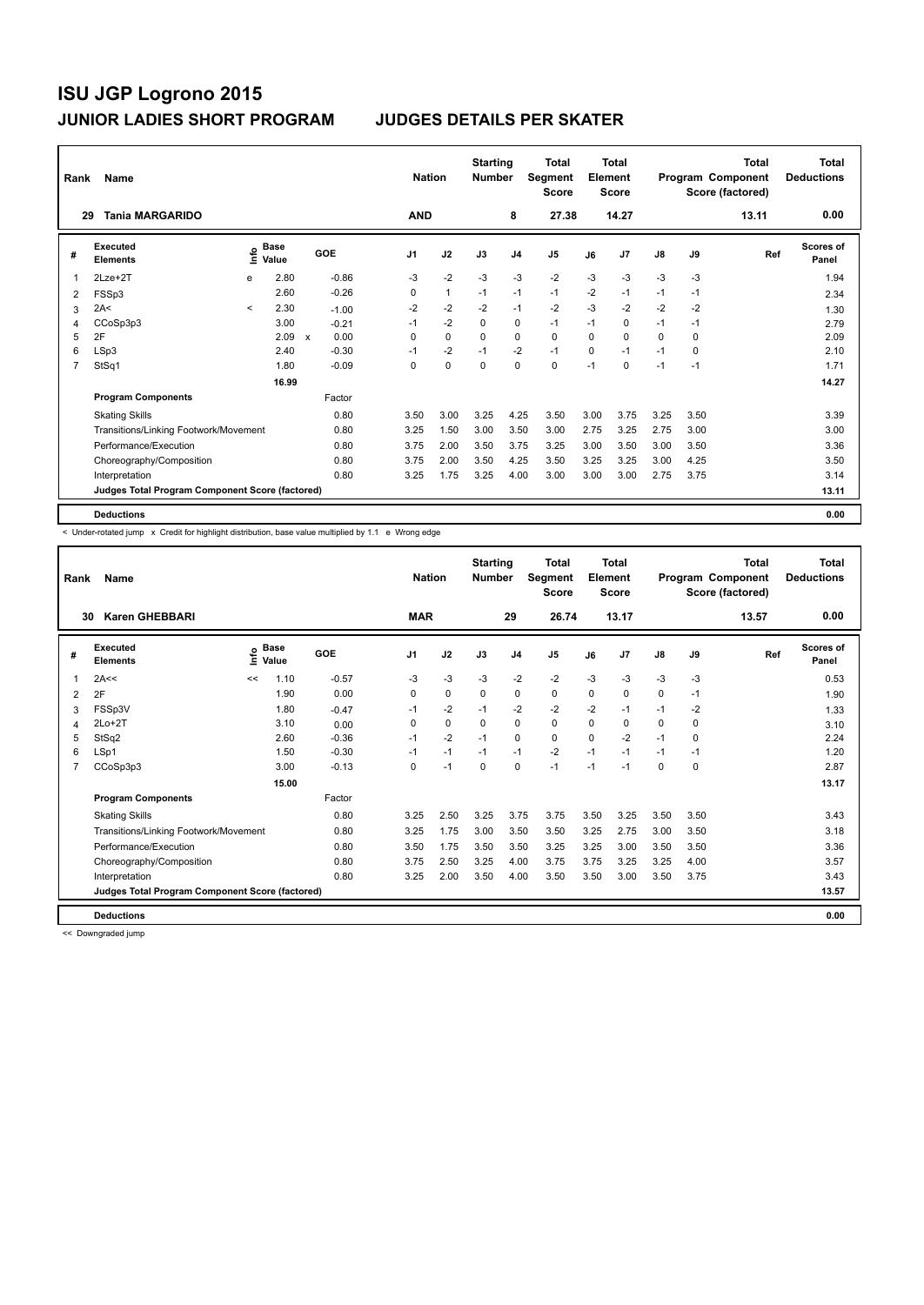| Rank           | Name                                            |      |                      |                           |                   | <b>Nation</b>  |                | <b>Starting</b><br><b>Number</b> |                | <b>Total</b><br>Segment<br><b>Score</b> |          | <b>Total</b><br>Element<br><b>Score</b> |      |      | <b>Total</b><br>Program Component<br>Score (factored) | <b>Total</b><br><b>Deductions</b> |
|----------------|-------------------------------------------------|------|----------------------|---------------------------|-------------------|----------------|----------------|----------------------------------|----------------|-----------------------------------------|----------|-----------------------------------------|------|------|-------------------------------------------------------|-----------------------------------|
| 31             | Priscilla June CHAU                             |      |                      |                           |                   | <b>HKG</b>     |                |                                  | 4              | 25.88                                   |          | 13.88                                   |      |      | 13.00                                                 | 1.00                              |
| #              | Executed<br><b>Elements</b>                     | lnfo | <b>Base</b><br>Value |                           | GOE               | J <sub>1</sub> | J2             | J3                               | J <sub>4</sub> | J <sub>5</sub>                          | J6       | J7                                      | J8   | J9   | Ref                                                   | Scores of<br>Panel                |
| 1              | 2A<<                                            | <<   | 1.10                 |                           | $-0.60$           | -3             | $-3$           | $-3$                             | $-3$           | $-3$                                    | $-3$     | $-3$                                    | $-3$ | $-3$ |                                                       | 0.50                              |
| 2              | FSSp4                                           |      | 3.00                 |                           | $-0.09$           | 0              | $-1$           | $\Omega$                         | $\mathbf{1}$   | $-1$                                    | $-1$     | 0                                       | 0    | 0    |                                                       | 2.91                              |
| 3              | StSq2                                           |      | 2.60                 |                           | $-0.36$           | $-1$           | -1             | $-1$                             | 0              | 0                                       | $-1$     | $-1$                                    | $-1$ | 0    |                                                       | 2.24                              |
| 4              | 2Lo<+2Lo<<                                      | <<   | 1.98                 | $\boldsymbol{\mathsf{x}}$ | $-0.90$           | $-3$           | $-2$           | $-3$                             | $-3$           | $-3$                                    | $-3$     | $-3$                                    | $-3$ | $-3$ |                                                       | 1.08                              |
| 5              | LSp3                                            |      | 2.40                 |                           | $-0.04$           | 0              | $\overline{1}$ | $\Omega$                         | $\mathbf 0$    | $-1$                                    | $-1$     | $\Omega$                                | 0    | 0    |                                                       | 2.36                              |
| 6              | 2F                                              |      | 2.09                 | X                         | 0.04              | 0              | $\mathbf 0$    | $\overline{1}$                   | $-2$           | $\mathbf 0$                             | $\Omega$ | $\Omega$                                | 0    |      |                                                       | 2.13                              |
| $\overline{7}$ | CCoSp3p3                                        |      | 3.00                 |                           | $-0.34$           | $-1$           | $-2$           | $-1$                             | $\mathbf 0$    | $-1$                                    | $-1$     | $-1$                                    | $-1$ | $-2$ |                                                       | 2.66                              |
|                |                                                 |      | 16.17                |                           |                   |                |                |                                  |                |                                         |          |                                         |      |      |                                                       | 13.88                             |
|                | <b>Program Components</b>                       |      |                      |                           | Factor            |                |                |                                  |                |                                         |          |                                         |      |      |                                                       |                                   |
|                | <b>Skating Skills</b>                           |      |                      |                           | 0.80              | 3.00           | 2.75           | 3.25                             | 3.75           | 3.75                                    | 2.75     | 3.25                                    | 3.00 | 4.00 |                                                       | 3.25                              |
|                | Transitions/Linking Footwork/Movement           |      |                      |                           | 0.80              | 2.75           | 3.00           | 3.25                             | 3.25           | 3.25                                    | 2.75     | 2.50                                    | 2.75 | 3.50 |                                                       | 3.00                              |
|                | Performance/Execution                           |      |                      |                           | 0.80              | 3.50           | 2.25           | 3.50                             | 3.25           | 3.50                                    | 2.75     | 2.75                                    | 3.25 | 4.00 |                                                       | 3.21                              |
|                | Choreography/Composition                        |      |                      |                           | 0.80              | 3.25           | 3.25           | 3.75                             | 4.00           | 3.50                                    | 3.00     | 3.00                                    | 3.25 | 4.75 |                                                       | 3.43                              |
|                | Interpretation                                  |      |                      |                           | 0.80              | 3.25           | 2.00           | 3.50                             | 4.25           | 3.25                                    | 3.00     | 3.00                                    | 3.25 | 4.50 |                                                       | 3.36                              |
|                | Judges Total Program Component Score (factored) |      |                      |                           |                   |                |                |                                  |                |                                         |          |                                         |      |      |                                                       | 13.00                             |
|                | <b>Deductions</b>                               |      |                      |                           | Falls:<br>$-1.00$ |                |                |                                  |                |                                         |          |                                         |      |      |                                                       | $-1.00$                           |

< Under-rotated jump << Downgraded jump x Credit for highlight distribution, base value multiplied by 1.1

| Rank | Name                                            |              |                      |         | <b>Nation</b> |          | <b>Starting</b><br><b>Number</b> |                | <b>Total</b><br>Segment<br><b>Score</b> |      | <b>Total</b><br>Element<br><b>Score</b> |               |          | <b>Total</b><br>Program Component<br>Score (factored) | <b>Total</b><br><b>Deductions</b> |
|------|-------------------------------------------------|--------------|----------------------|---------|---------------|----------|----------------------------------|----------------|-----------------------------------------|------|-----------------------------------------|---------------|----------|-------------------------------------------------------|-----------------------------------|
| 32   | <b>Mara WAGNER</b>                              |              |                      |         | <b>LUX</b>    |          |                                  | 11             | 22.95                                   |      | 10.93                                   |               |          | 12.02                                                 | 0.00                              |
| #    | <b>Executed</b><br><b>Elements</b>              | ۴٥           | <b>Base</b><br>Value | GOE     | J1            | J2       | J3                               | J <sub>4</sub> | J <sub>5</sub>                          | J6   | J <sub>7</sub>                          | $\mathsf{J}8$ | J9       | Ref                                                   | <b>Scores of</b><br>Panel         |
|      | 2A<<                                            | <<           | 1.10                 | $-0.60$ | $-3$          | $-2$     | $-3$                             | $-3$           | $-3$                                    | $-3$ | $-3$                                    | $-3$          | $-3$     |                                                       | 0.50                              |
| 2    | $2Lz+2Lo<$                                      | $\checkmark$ | 3.40                 | $-0.81$ | $-3$          | $-2$     | $-3$                             | $-2$           | $-3$                                    | $-3$ | $-3$                                    | $-3$          | $-2$     |                                                       | 2.59                              |
| 3    | FSSp2V                                          |              | 1.60                 | $-0.47$ | $-1$          | $-1$     | $-2$                             | $-2$           | $-2$                                    | $-1$ | $-2$                                    | $-1$          | $-2$     |                                                       | 1.13                              |
| 4    | 2F                                              |              | 1.90                 | $-0.26$ | $-2$          | $-1$     | $\mathbf 0$                      | $-2$           | 0                                       | 0    | 0                                       | $-1$          | $-2$     |                                                       | 1.64                              |
| 5    | CCoSp2p3                                        |              | 2.50                 | $-0.13$ | $-1$          | $\Omega$ | $\Omega$                         | 0              | 0                                       | $-1$ | 0                                       | $-1$          | $-2$     |                                                       | 2.37                              |
| 6    | StSq1                                           |              | 1.80                 | $-0.30$ | $-1$          | $-1$     | $-1$                             | $-1$           | $-2$                                    | $-1$ | $-1$                                    | $-1$          | $-1$     |                                                       | 1.50                              |
| 7    | LSp1                                            |              | 1.50                 | $-0.30$ | $-1$          | $-2$     | $-2$                             | 0              | $-1$                                    | $-1$ | $-1$                                    | $-1$          | $\Omega$ |                                                       | 1.20                              |
|      |                                                 |              | 13.80                |         |               |          |                                  |                |                                         |      |                                         |               |          |                                                       | 10.93                             |
|      | <b>Program Components</b>                       |              |                      | Factor  |               |          |                                  |                |                                         |      |                                         |               |          |                                                       |                                   |
|      | <b>Skating Skills</b>                           |              |                      | 0.80    | 2.75          | 2.50     | 3.50                             | 3.75           | 3.00                                    | 2.75 | 3.50                                    | 3.00          | 3.50     |                                                       | 3.14                              |
|      | Transitions/Linking Footwork/Movement           |              |                      | 0.80    | 2.75          | 3.00     | 3.50                             | 3.25           | 2.75                                    | 2.50 | 3.00                                    | 2.50          | 3.25     |                                                       | 2.93                              |
|      | Performance/Execution                           |              |                      | 0.80    | 3.25          | 2.25     | 3.25                             | 3.25           | 3.00                                    | 2.50 | 3.25                                    | 2.50          | 3.00     |                                                       | 2.96                              |
|      | Choreography/Composition                        |              |                      | 0.80    | 3.25          | 2.25     | 3.25                             | 3.75           | 3.00                                    | 2.75 | 2.75                                    | 2.75          | 3.75     |                                                       | 3.07                              |
|      | Interpretation                                  |              |                      | 0.80    | 2.75          | 2.50     | 3.50                             | 3.50           | 2.50                                    | 2.50 | 3.00                                    | 3.00          | 3.25     |                                                       | 2.93                              |
|      | Judges Total Program Component Score (factored) |              |                      |         |               |          |                                  |                |                                         |      |                                         |               |          |                                                       | 12.02                             |
|      | <b>Deductions</b>                               |              |                      |         |               |          |                                  |                |                                         |      |                                         |               |          |                                                       | 0.00                              |

< Under-rotated jump << Downgraded jump